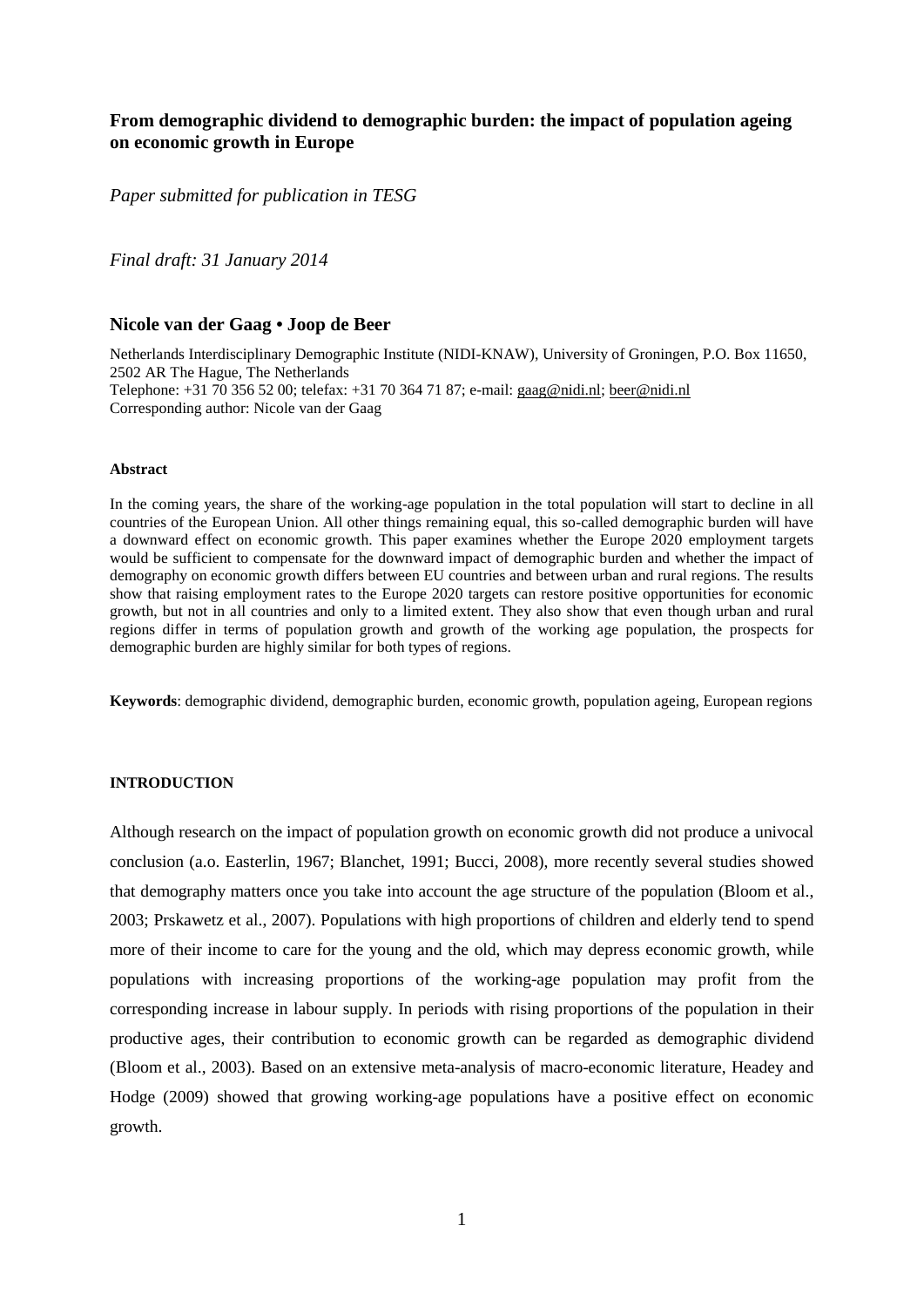Generally, there are two different ways in which demographic dividend may add to economic growth (Prskawetz et al., 2007). First through labour supply. This is called the accounting effect and refers to the relative increase of the numbers of workers compared to the number of dependent persons. Increasing labour supply, however, will not automatically lead to increasing levels of economic growth. Without a proper functioning labour market, the additional labour supply may end up unemployed. In addition to the accounting effect, demographic dividend can contribute to economic growth through savings, human capital formation and technological innovation. This is called the behavioural effect and refers to opportunities to increase productivity. If more people work, personal savings may grow which can be used for industrial investments. Furthermore, if relatively less resources are needed to take care for the young and the old, more can be spent on education and to better qualify the workforce. Again good policies are needed to take full advantage of this demographic dividend. Without such policies instead of reinforcing economic growth demographic dividend may worsen it.

The main cause of demographic dividend is declining fertility and the subsequent change in the age structure of a population. The window of opportunity for benefitting from the gains of demographic dividend is limited due to population ageing. Once the growth rate of the working-age population will be slower than the growth rate of the total population, the share of the working-age population will start to decline and demographic dividend will turn into demographic burden. In this case an increasing share of the population depends on the output produced by a decreasing share of the working-age population. All other things remaining equal, demographic burden results in declining economic growth. While demographic dividend still may offer opportunities for economic growth to many countries in the developing world, for most European populations this demographic dividend is almost spent as the share of the working-age population will soon start to decline.

Labour input to economic growth is not only determined by the size of the working-age population but also depends on labour market participation, i.e. the proportion of the working-age population actually employed and the average number of hours worked per employee. To anticipate demographic burden, increasing employment rates is a central theme in many labour market policies in European countries, and is one of the headline targets of the Europe 2020 strategy for smart, sustainable and inclusive growth (CEC, 2008a). Labour market policies to boost employment may for instance include measures to increase labour force participation of the youth and reduce youth unemployment, to enhance employability of specific groups such as women, migrants and people with disabilities, and to raise retirement age and promote active ageing. Often these measures are complemented by tax reforms. As development opportunities of different regions may vary, to achieve the objectives of the Europe 2020 Strategy the territorial dimension of the strategy has to be taken into account. Territorial cohesion, therefore, is another objective of the Europe 2020 strategy (CEC, 2008b). Implicit to the notion of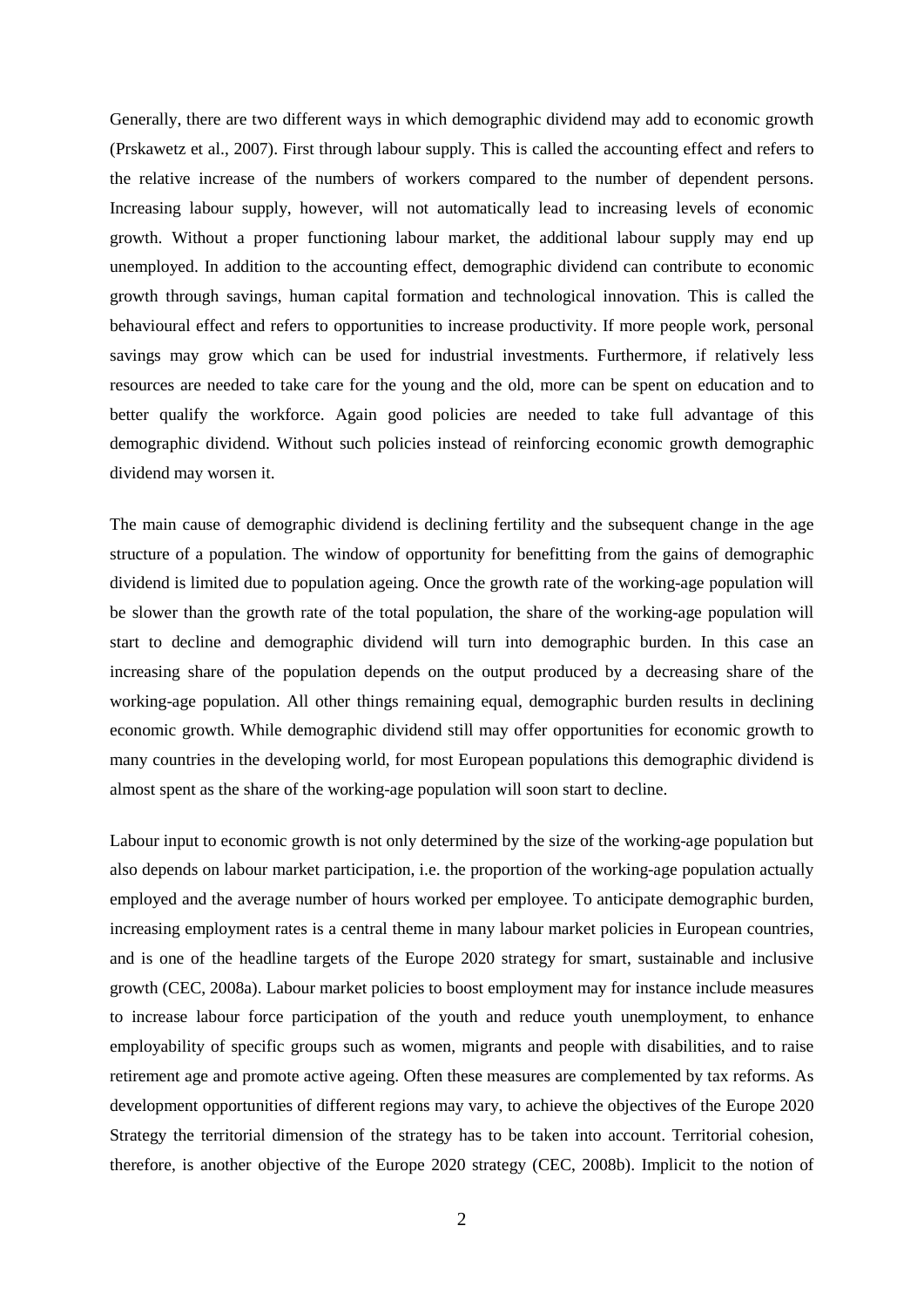territorial cohesion is a more balanced and sustainable development. As the risk of social exclusion is higher in areas with weak economic performance, regional differences in the prospects of ageing and demographic burden may have severe impacts on social and territorial cohesion.

In this paper we discuss recent and future developments in the contribution of labour input to economic growth in the European Union in the period 2000-2020. Point of departure is the prospect of a declining working-age population (Lanzieri, 2011; European Union, 2012). The main objective is to study the impact of population ageing on labour input and to examine to what extent employment rates should raise in order to compensate for demographic burden, and whether the Europe 2020 employment targets are sufficient to reach these levels. We also pay attention to the question whether demographic burden differs between urban and rural regions, and if so, whether this will support or threaten territorial cohesion.

The organization of this paper is as follows. In the next section, we pay attention to the relationship between demography and economic growth. We shortly discuss the theoretical background and describe for a number of countries of the European Union the contributions to economic growth of the working-age population, labour market participation, and labour productivity. Then we zoom in on demographic developments between 2000 and 2020 and show that demographic dividend will turn into demographic burden for all countries of the EU27. In the following section we turn to the possible impact of employment gains. Subsequently, we pay attention to differences in demographic developments between urban and rural regions at NUTS 2 level. The final section reflects on the main conclusions.

### **DEMOGRAPHY AND ECONOMIC GROWTH**

Many different factors play a role in the relationship between demography and economic growth, and various indicators may be used to measure either economic growth or the impact of demography on economic growth. Often, economic growth is measured as the annual percentage change in gross domestic product (GDP), either in total volume or per capita of the population. While the total volume of GDP refers to a country's overall output of goods and services at market prices, GDP per capita is especially useful for making cross country comparisons as well as for making comparisons over time. Using GDP as a measure of economic growth has a number of drawbacks. For instance, it does not include unpaid work and it only takes into account productivity but not the quality of the output produced nor the quality of life of those who produce the output, and it ignores values like social cohesion and the environment (Lequiller, 2004). Other measures of economic development include for instance a high occupancy or low vacancy rate for existing office, retail, and industrial buildings, job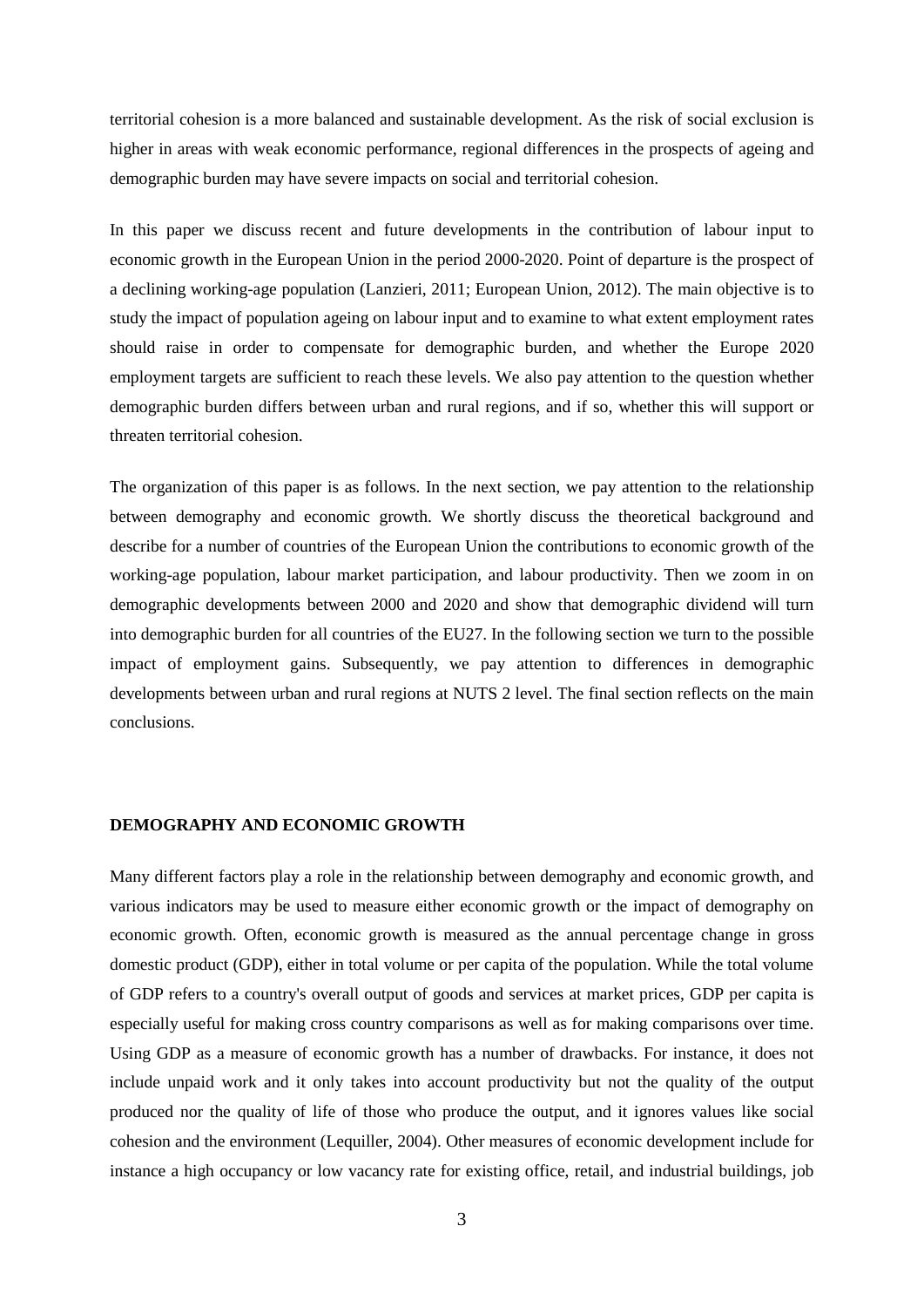retention and creation, job-to-resident ratios, or new businesses and business start-ups (Ammons and Morgan, 2011). For a comprehensive overview of the economic situation in a specific country the use of a combination of several of these indicators would be preferred over the sole use of GDP. For general purposes and making comparisons across countries, however, despite its shortcomings, GDP is a widely used indicator of a country's overall economic performance.

To identify the contribution of demography, labour market participation and productivity to GDP, we decompose GDP into different components in a similar way as Denton and Spencer (1997):

 $GDP = Pop * WAP/Pop * workers/WAP * hours/works * GDP/hours$  (1)

where

GDP = Gross Domestic Product  $Pop = Total population$  $WAP = Working-age population defined as population aged 20-64$ workers = Total number of persons in the work force hours = Total number of hours worked

The first two components of this identity refer to the contribution of demography: the total population of a country (Pop) and the share of the working-age population in the total population (WAP/Pop). Together they form the working-age population (WAP). The third and the fourth components refer to the contribution of labour market participation: the employment rate (workers/WAP) and working hours per employee (hours/workers). These four components make up the labour input to GDP and refer to the total number of hours worked by all workers together. The last component, output per labour hour (GDP/hours) refers to productivity or the efficiency of the workforce.

Based on data from Eurostat<sup>[1](#page-3-0)</sup> and the OECD<sup>[2](#page-3-1)</sup> we calculated the contributions to GDP of the different components for all countries of the European Union for which all data were available and with a population of at least 4 million inhabitants. Table 1 presents GDP and GDP per capita for 2010 and the values of the different components contributing to GDP. Productivity is calculated as the residual of the other components. This table shows broadly three different groups. First, Italy and Spain with levels of GDP per capita around the EU value. Typical of these countries is their relatively low employment rate. The second group of countries consists of the central and eastern European countries, together with Greece and Portugal. These countries show below average GDP per capita

<span id="page-3-0"></span><sup>&</sup>lt;sup>1</sup> Eurostat database available a[t http://epp.eurostat.ec.europa.eu/portal/page/portal/statistics/search\\_database;](http://epp.eurostat.ec.europa.eu/portal/page/portal/statistics/search_database) data from population and social conditions (population data and employment rates), economy and finance (GDP), and general and regional statistics (regional level population data).

<span id="page-3-1"></span> $\frac{2}{3}$  OECD data on average annual hours actually worked per worker available at <http://stats.oecd.org/Index.aspx?DatasetCode=ANHRS>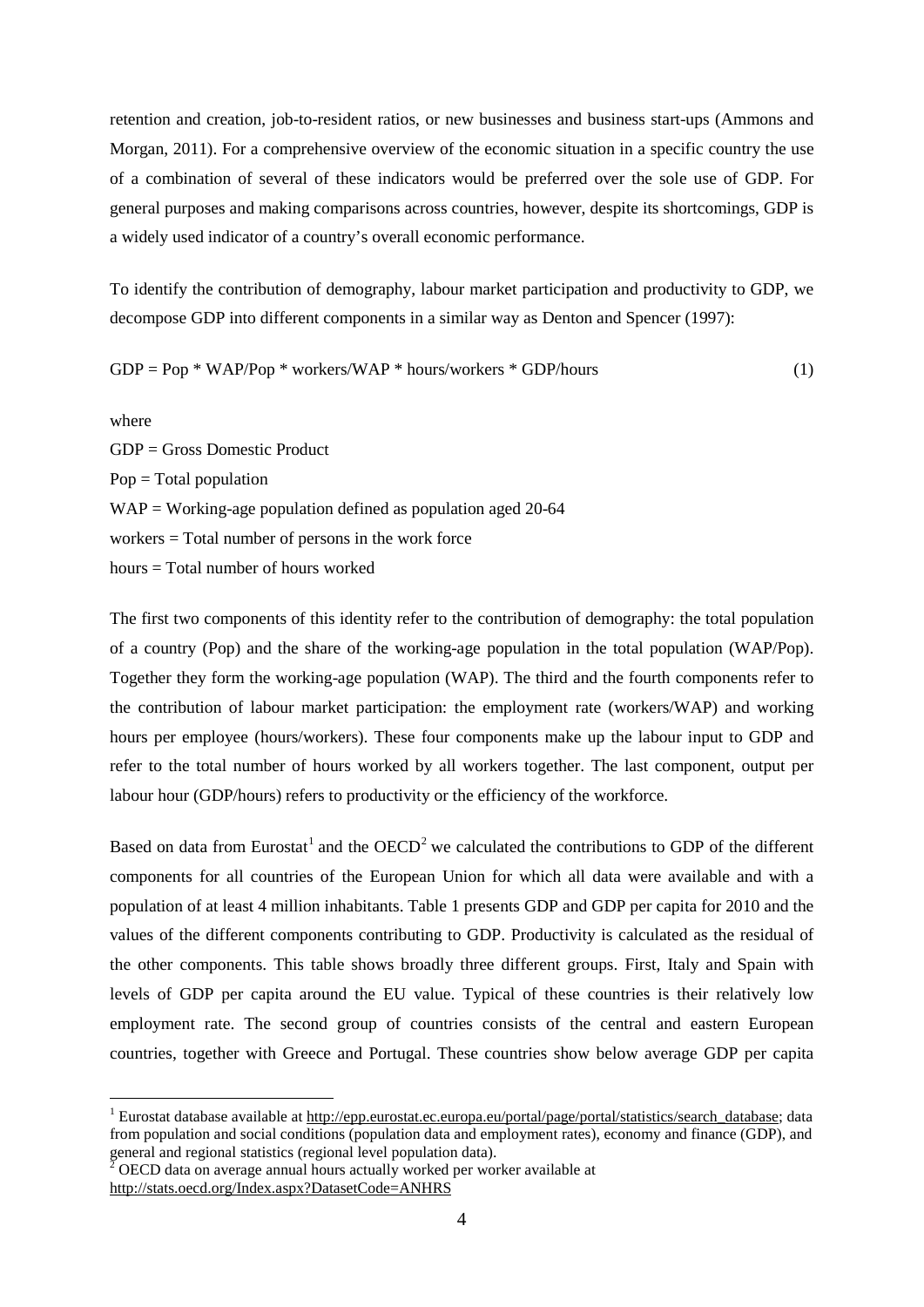mainly due to low productivity (all below average), in some cases together with relatively low employment rates. The high numbers of working hours in Greece, Hungary and Poland, could not change this unfavourable position. The remaining countries show above average GDP per capita mainly because of high levels of efficiency. What strikes most is the relatively high employment rate, low numbers of hours worked and high productivity in the Netherlands, resulting in the highest level of GDP per capita in 2010 in the countries involved.

#### Table 1 about here

If we look at the contribution of the different components of labour input to the annual average percentage change in GDP in the period 2000-2010 (Figure 1), we see for most countries a positive contribution of the total population and changes in the employment rates. Rising employment rates may either come from declining unemployment or from increasing participation. In several central and eastern European countries and in Spain and Ireland, also growing shares of the working-age population contributed to GDP growth. Decreasing numbers of working hours on the other hand, negatively influenced GDP growth in all countries, but Belgium.

#### Figure 1 about here

In the past decade, in most countries GDP growth as a result of changes in the labour input came from demographic change. Even though in several countries employment rates increased, in more than half of these countries this increase was not sufficient to compensate for the lower average number of hours worked per employee. Only six countries, Belgium, Germany, Italy, Poland, Slovakia and Sweden, experienced annual average growth due to labour market participation, with annual average growth levels varying from 0.01 per cent per year in Sweden to 0.40 per cent per year in Germany. With the exception of Ireland, in the other countries the change varied from -0.04 per cent on average per year in Spain to -0.70 in Portugal. In Ireland, significant declines in both the number of hours (from 1719 to 1542) as well as the employment rate (from 0,70 to 0,65) took place, corresponding to an average annual decrease of -1.93 per cent.

Looking at the contribution of demography to labour input, in the majority of the countries we see positive change for both the total population as well as the share of the working-age population. Only in Germany the population in 2010 counted fewer people than in 2000 and the share of the workingage population declined, resulting in an average annual decline in labour input of -0.34 per cent. This decline, however, was less numerous than the increase in labour input due to labour market participation, thus in total, labour input in Germany slightly grew. Hungary is the only other country with a negative contribution of demography to labour input, but the decline is very modest (-0.01 per cent).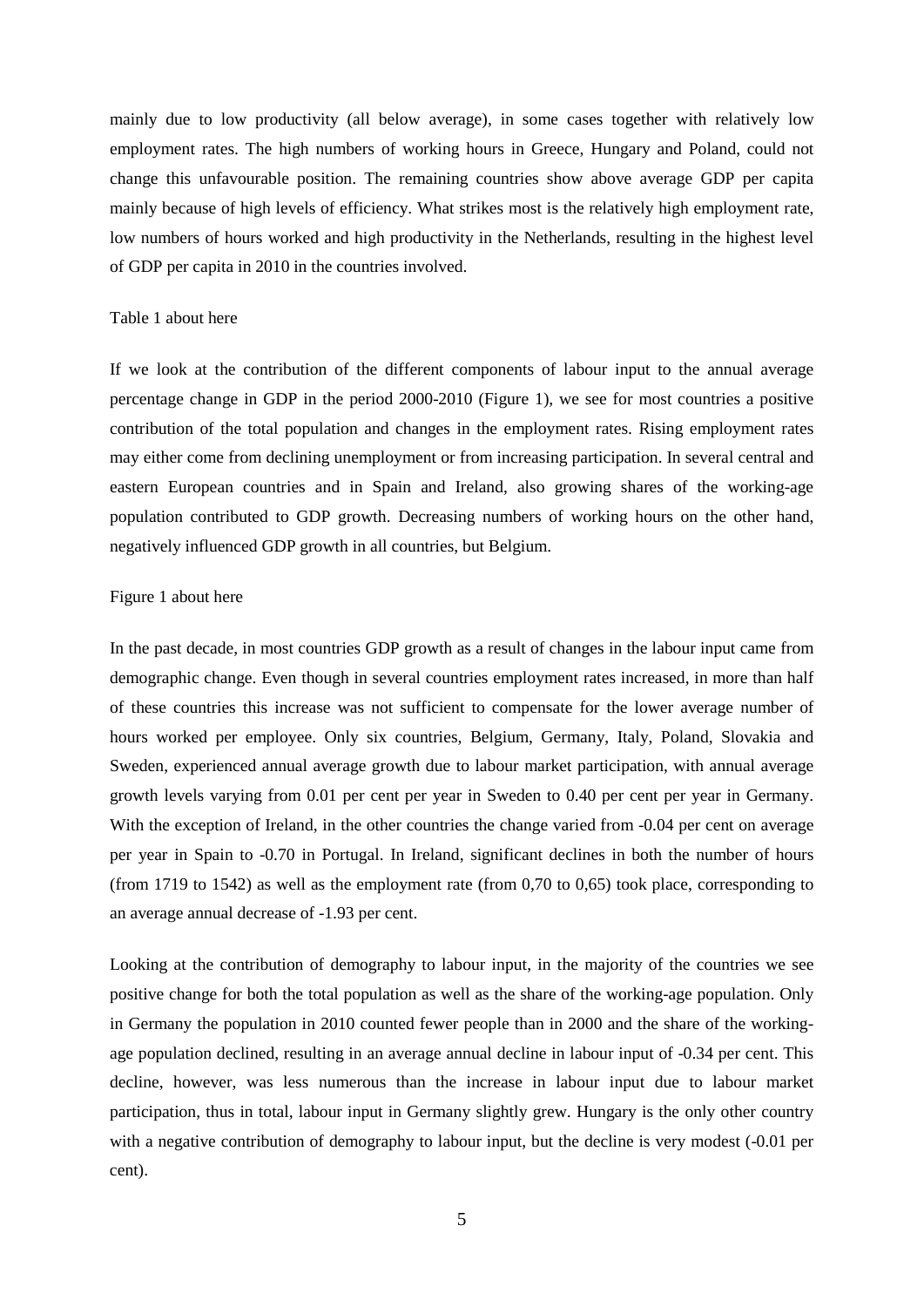#### **FROM DEMOGRAPHIC DIVIDEND TO DEMOGRAPHIC BURDEN**

In 2012, the total number of inhabitants in the European Union was slightly over 500 million (source: Eurostat). Since the start of this century the annual average growth rate has been below 0.5 per cent per year, which is similar to other developed countries but modest in comparison to other world regions. While the majority of the countries in the European Union saw their population grow in the past decade, the population of most of the Eastern European countries, Hungary and also Germany started to decline (Figure 2, left graph, dark bars). With an average annual population decline of 0.8 per cent, the drop was most severe in Bulgaria.

### Figure 2 about here

According to the latest Eurostat population scenarios (EUROPOP2010, Lanzieri, 2011) by 2020 in most EU countries the total population is expected to outnumber the current population (Figure 2, left graph, white bars). A different pattern applies to the working-age population. While most countries saw their working-age population still grow in the past ten years (Figure 2, right graph, dark bars), in the coming years most countries will have to face a declining working-age population (Figure 2, right graph, white bars). A still larger working-age population is only foreseen for Austria, Belgium, Cyprus, Italy, Luxembourg, Spain, Sweden and the United Kingdom. However, also in these countries, the growth rate of the working-age population will become smaller than the growth rate of the total population. While from 2000 to 2010, in most countries increasing shares resulted in demographic dividend, varying from 0.03 per cent per year in Austria to 0.87 per cent per year in Poland (Figure 3, dark bars), in the years to come, the share of the working-age population in the total population will start to decline in all member states. In all EU27 countries, therefore, demographic dividend will turn into demographic burden, varying from on average less than -0.1 per cent per year in Austria, Lithuania and Luxembourg to more than -0.7 per cent per year in the Czech Republic, Finland and Ireland (Figure 3, white bars). Denmark, Finland, Germany, Italy, the Netherlands and Sweden also already experienced demographic burden in 2000-2010.

### Figure 3 about here

While for all countries developments in the share of the working-age population are expected to be different in 2010-2020 compared to 2000-2010, the differences are larger for central and eastern European countries than for the former EU15 countries. While in the EU15 countries the baby boom generation first brought demographic dividend, this dividend will turn into demographic burden once the baby boom generation reaches retirement age. Eastern and central European Union countries have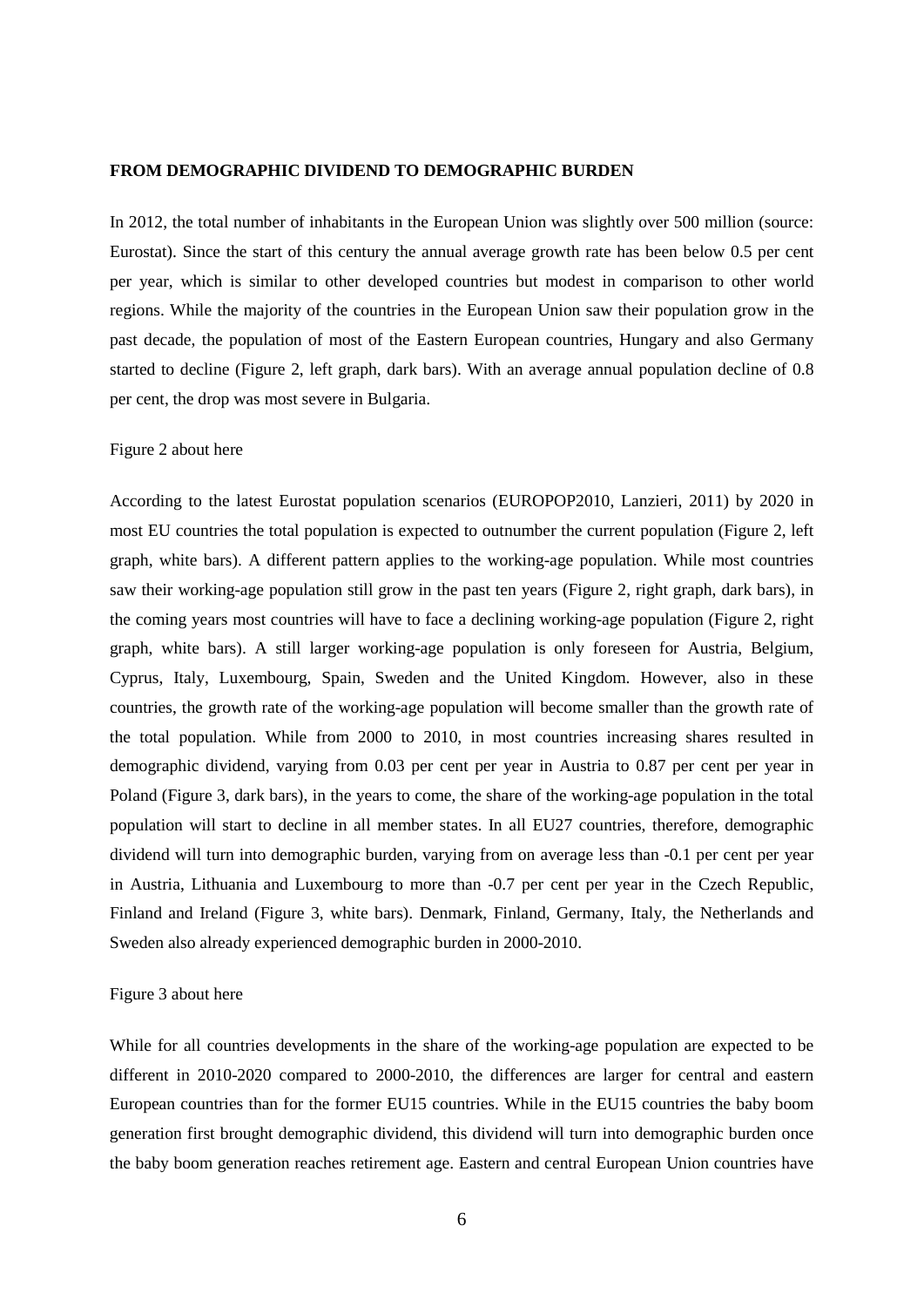no baby boom generations. In these countries, a constant fertility decline together with stagnating or even declining life expectancies since the fall of the Iron Curtain resulted in demographic dividend in the recent past, while current and expected increases in fertility and life expectancy will boost demographic burden in the years to come. Note that apart from fertility and mortality also migration plays a part. In countries or regions with high levels of fertility and high net immigration, the effect of ageing on the size of the working age population may be mitigated, whilst in countries or regions with high net emigration the effect may be reinforced. Even though the EUROPOP2010 population projections do take into account increasing levels of (labour) migration in case of declining workingage populations (Lanzieri, 2009), this is not sufficient to avoid the transition to demographic burden in the years to come.

The trend of demographic burden is expected to continue until 2060. For several decades therefore, economic growth in the EU will need to come from increasing employment rates due to increasing activity or decreasing unemployment and/or increasing numbers of hours worked per employee, or increasing productivity (output per hour worked). Different countries may have different opportunities to cope with demographic burden. In Hungary and Italy, for instance, efforts to increase employment rates may prove to be successful measures to ensure economic growth, while in the Netherlands, Germany, Denmark and Ireland, efforts to increase the numbers of hours may prove to be more effective. In countries where both employment rates and the number of hours worked are relatively high, such as in Austria, Finland, Sweden and the United Kingdom, measures to increase productivity may hold the best prospects.

### **EMPLOYMENT GAINS**

Given the expected change in the total population and the share of the working-age population in the period 2010-2020 we raised the question how much growth in employment rates is needed to compensate declines in labour input due to demographic change. Figure 4 shows the expected annual average change in the total population (white bars) and the share of the working-age population (dotted bars), as well as the annual average change in employment rates needed to compensate for changes in the size of the working-age population<sup>[3](#page-6-0)</sup> (white circles) and demographic burden (grey circles). The sequence of the countries is according to the annual average change in employment rates needed to reach the Europe 2020 employment targets (black stripes).

<span id="page-6-0"></span> $3$  This is the total effect of demography to labour input: Pop  $*$  WAP/Pop.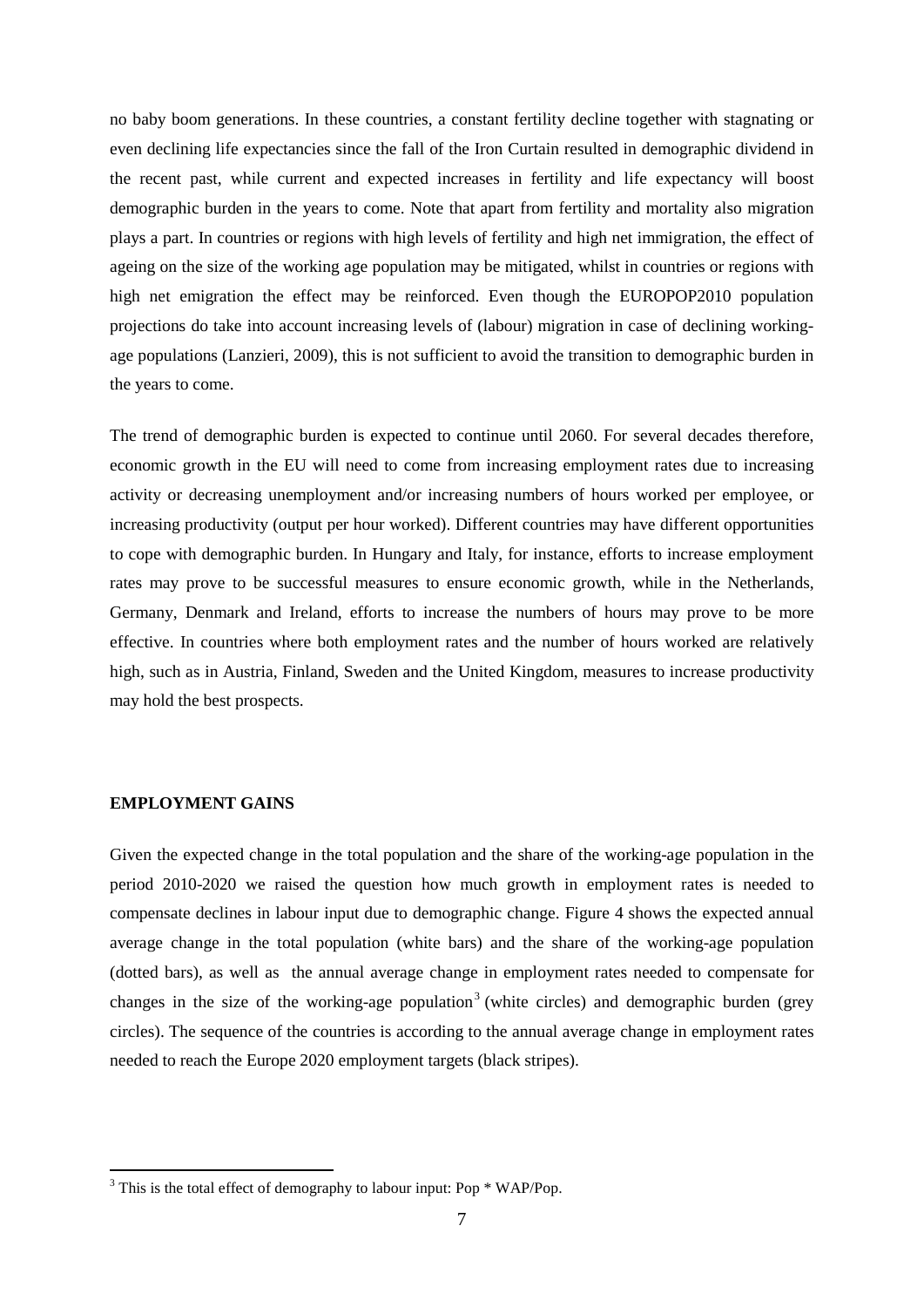#### Figure 4 about here

In Austria, Belgium, Cyprus, Italy, Luxembourg, Spain, Sweden and the United Kingdom the expected annual average increase in total population between 2010 and 2020 outnumbers the expected average annual decline in the share of the working-age population. For these countries employment rates do not have to increase to keep the total volume of labour input at least at the level of 2010 (Figure 4, white circles below x-axis). In Denmark the advantage of an increasing total population is cancelled out by a decreasing share of the working-age population. In the remaining countries the balance turns to the other side and small to moderate annual average increases in the employment rates are needed to keep labour input at the level of 2010 (from below 0.01 per cent in France, Ireland and Slovakia up to 0.6 per cent per year in Estonia).

If we do not look at the total volume of GDP, but at GDP per capita, then the question is how much gains in employment rates are needed to compensate for demographic burden only. In this case, the impact of the total population change is not relevant. As all countries will have to face demographic burden, in all countries some gains in employment rates are needed to keep output per capita at current levels (Figure 4, grey circles). However, in countries with population decline, a smaller increase in employment rate may be sufficient to keep GDP per capita constant compared to keeping the total volume of GDP constant. This applies to Germany, Estonia and Hungary. In countries with relatively large population gains, on the other hand, like Ireland, Sweden and the United Kingdom, much larger increases in employment rates are needed.

A next question is whether the Europe 2020 employment targets will be sufficient to reach the employment gains necessary to compensate for demographic burden. The overall target for the EU is to increase employment rates to 75 per cent by 2020 through greater participation of the youth, older workers, low-skilled workers and migrants. This overall target is translated into national targets set by the member states in their national reform programmes. National target values vary from 62.9 per cent in Malta to 80 per cent in Denmark and the Netherlands, and 'well above 80 per cent' in Sweden (Table 2).

### Table 2 about here

The black stripes in Figure 4 show the average annual percentage change in employment rates needed to reach the national employment targets of the Europe 2020 strategy for the period 2010-2020. In most countries, raising the employment rates to the national targets of the Europe 2020 strategy will more than compensate demographic burden, leaving room for increasing labour input to economic growth, given that the number of hours worked per employee will not decline. For the Czech Republic, Finland, Malta, and the Netherlands, reaching the employment target is not sufficient. For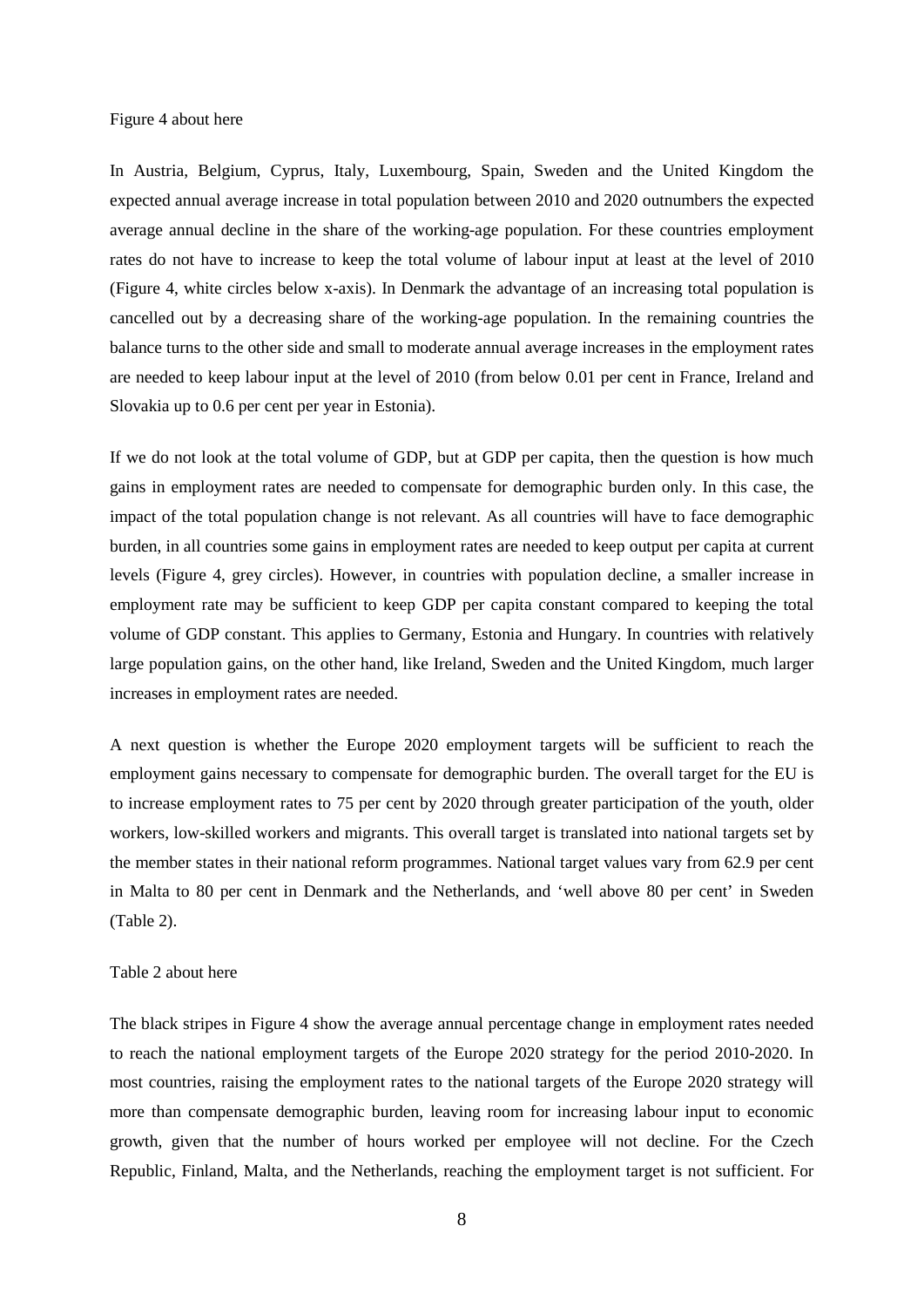Germany, the employment target is sufficient to compensate demographic burden, but not to compensate population decline. In these five countries, therefore, also increases in numbers of hours worked or productivity are needed to avoid decline of GDP per capita (CZ, FI, NL, MT) or total GDP (Germany). As the United Kingdom did not define a national employment target in their National Reform Programme, we calculated for the UK whether the EU27 target of 75 per cent employment would be sufficient to compensate for demographic burden, which turned out not to be the case. The EU27 target, however, differs only slightly from the current employment rate in the UK and some more scope for raising employment rates in the UK seems to be available.

The average annual change needed to bridge the gap between current employment rates and the national targets for 2020 differs largely across countries. For most countries, reaching the employment target will require a much higher annual average growth in employment rates than observed on average in the period 2000-2010. Note however, that as a consequence of the economic crisis, in the period 2008-2010 employment rates dropped significantly in almost all countries (Table 2). In Estonia, Ireland and Latvia employment rates even declined more than 10 per cent. In these countries, the target for 2020 is still below the level observed in 2008. Since 2010, in slightly more than half of the countries the rates went up again, with the largest increases in the Baltic States. In about one third of the countries, however, recent developments further diverge from the employment targets. Especially in the southern countries that were hit most by the crisis the declines were significant. On the contrary, in the period 2000-2008, some countries showed large increases, up to about 8 per cent points in Spain, 10 in Estonia, 12 in Latvia and even 15 in Bulgaria. Whether such large increases can be realized in the years to come, will depend on economic developments and the way to which implementation of policy measures to raise employment rates will be successful. For Hungary, however, reaching the target requires more than 2 per cent growth per year, which seems to be very optimistic.

#### **REGIONAL DIFFERENCES**

The European territorial policy debate repeatedly discusses how demographic changes present serious challenges to territorial development (the Lisbon Strategy (CEC, 2007), the Territorial Agenda (European Commission, 2011), the Commission's Green Paper on Territorial Cohesion (CEC, 2008b) and the Europe 2020 discussions for smart, sustainable and inclusive growth (CEC, 2008a)). The main assumption behind the EUROPOP population projections is that socio-economic and cultural differences between the member states of the European Union will fade in the very long term, resulting in converging demographic indicators. In addition, the scenarios assume that immigration will increase if the size of the working-age population decreases. The regional population scenarios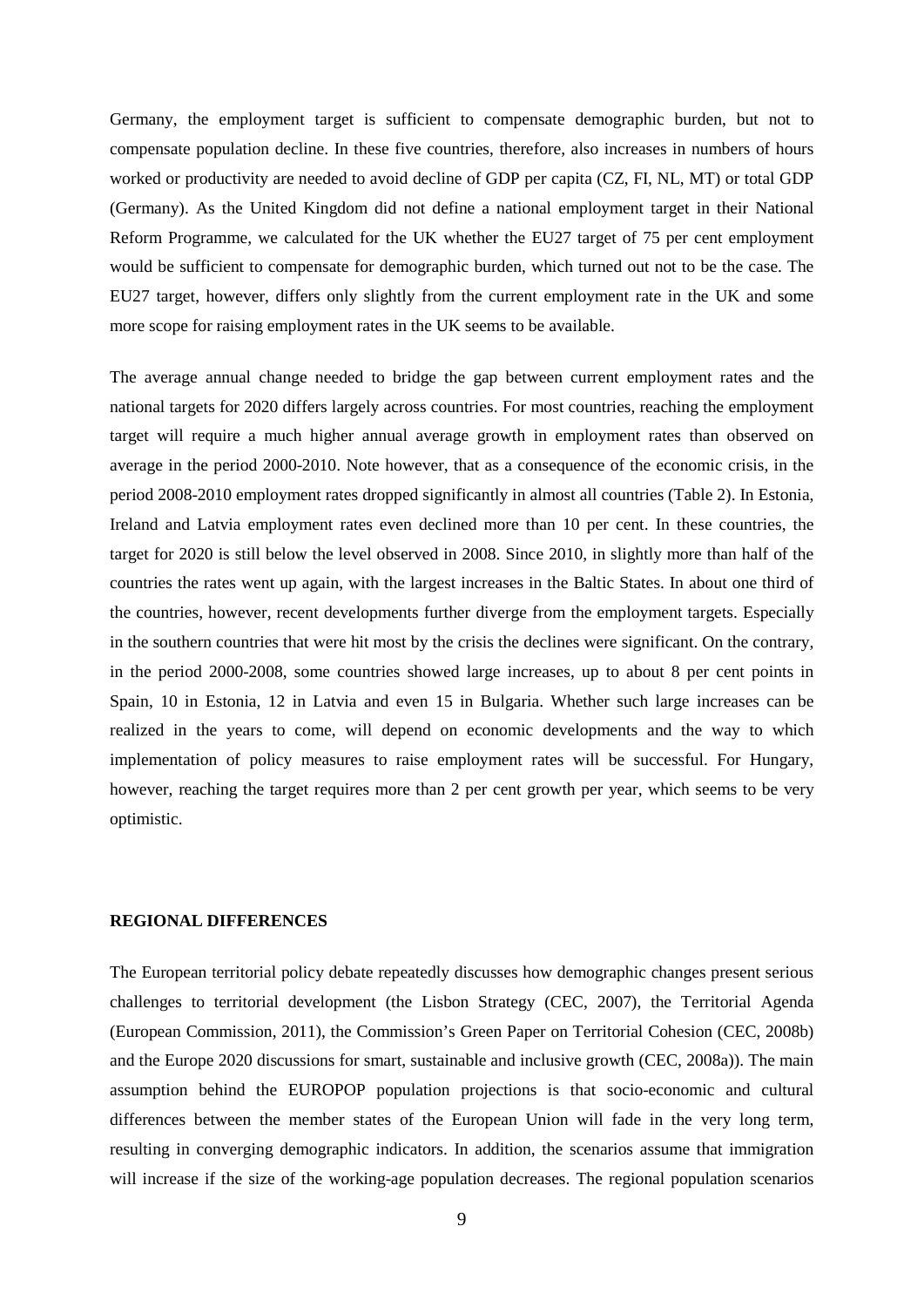EUROPOP2008<sup>[4](#page-9-0)</sup> are based on the assumption that within each country regional differences in the levels of fertility, mortality and international migration at the NUTS 2 level will fall by 25 per cent by 2030, and that internal migration patterns within each country will remain the same (Giannakouris, 2010). As a considerable part of population growth in urban areas can be attributed to migration, and these migration flows have caused declining population growth or population loss in many rural regions, assuming constant internal migration patterns may imply that urban regions will suffer less from demographic burden than rural regions. Declining differences in the levels of fertility, mortality and international migration on the other hand may point in the opposite direction.

In order to map out the consequences of demographic burden for urban and rural regions as projected by the EUROPOP2008 population projections, we use the EU urban-rural classification at the NUTS 2 level developed by De Beer et al. (2012) based on the lower level classifications of Eurostat and the OECD (Eurostat, 2010, OECD, 2010). These classifications distinguish 'Predominantly Urban', 'Intermediate' and 'Predominantly Rural' areas. About half of the population in the European Union lives in predominantly urban NUTS 2 regions, slightly more than a quarter in predominantly rural regions and slightly less than a quarter in intermediate regions (De Beer et al., 2012). We examined whether demographic dividend and/or burden is different in predominantly rural compared to predominantly urban regions. We disregarded intermediate regions because these regions form a rather heterogeneous group. Within the latter group some NUTS 2 regions are classified as intermediate because all its NUTS 3 regions are classified as intermediate, while others are classified as intermediate because they contain both urban and rural NUTS 3 populations of about equal size. This may obscure the comparisons between the different types of regions. Furthermore, we took only into account countries where both the percentage of the urban and rural population was at least 20 per cent of the total population in the country. These countries are Austria (25 per cent urban, 48 per cent rural), Bulgaria (28/57 per cent), the Czech Republic (24/38 per cent), Denmark (30/70 per cent), Finland (50/50 per cent), France (48/32 per cent), Germany (51/20 per cent), Greece (36/41 per cent), Hungary (30/70 per cent), Poland (42/33 per cent), Portugal (29/34 per cent) and Sweden (22/27 per cent).

Figure 5 shows the annual average demographic dividend or burden in urban and rural NUTS 2 regions for the period 2000-2010 and the expected dividend or burden in the period 2010-2020 according to the EUROPOP2008 population scenario. Between 2000 and 2010, in several countries both urban and rural regions still experienced demographic dividend. Differences between urban and rural regions are relatively small and not systematically in favour of one of the two types of regions. The general pattern for the years to come for almost all countries for both types of regions is either the

<span id="page-9-0"></span><sup>&</sup>lt;sup>4</sup> The latest regional population scenarios compiled by Eurostat are consistent with the EUROPOP2008 national scenarios; so far no regional EUROPOP2010 scenarios are available.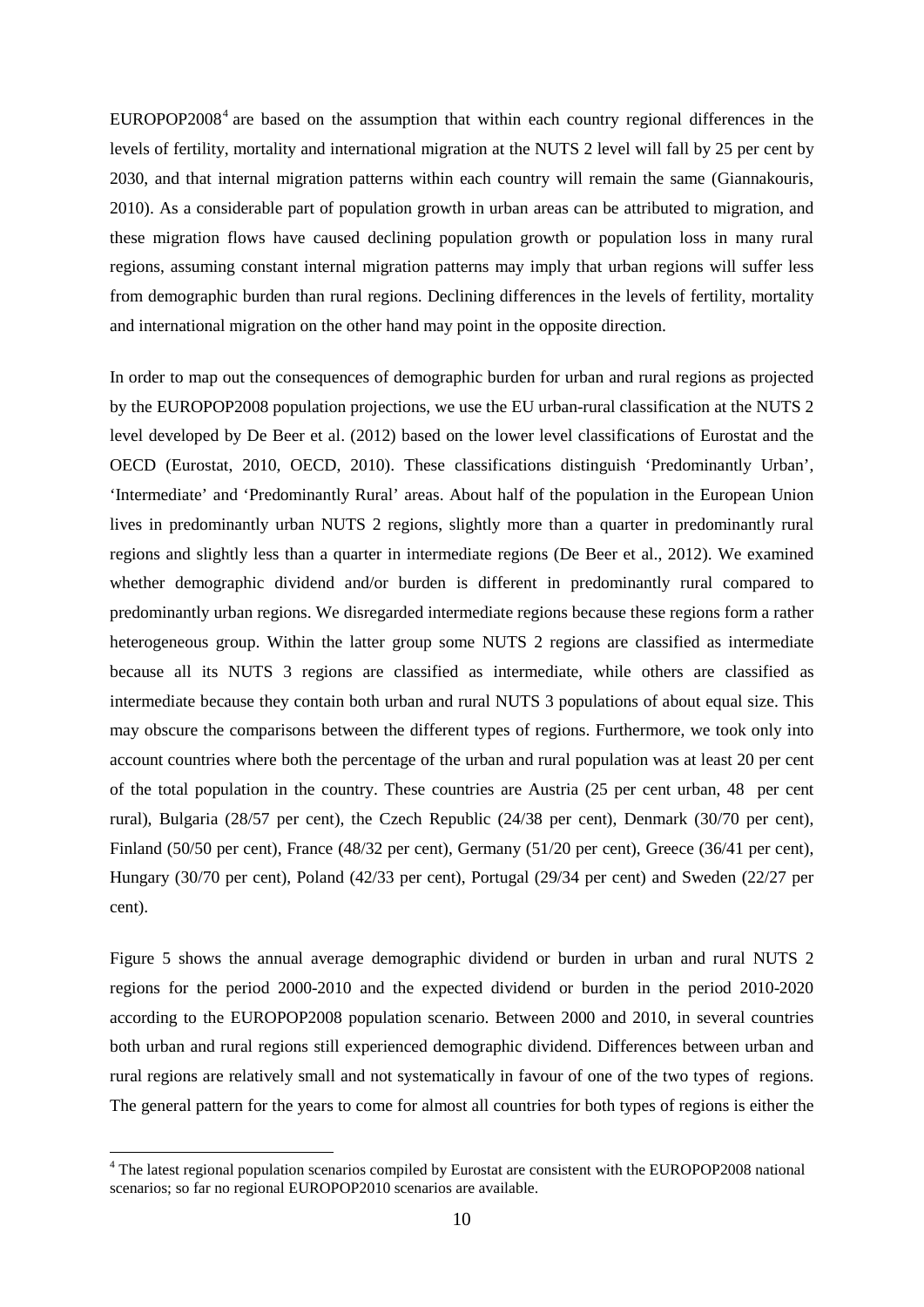transition to, or an increase in demographic burden. Only for German and Danish urban regions, a slight recovery of demographic burden is expected compared to the period 2000-2010.

#### Figure 5 about here

The main cause of demographic burden, or declining shares of the working-age population, is the increase in the share of the population aged 65 and over. In most countries the increase in the share of the elderly will be smaller in urban than in rural regions. As the share of the elderly in rural regions already exceeds that in urban regions, the difference in population ageing between urban and rural regions will increase further. However, in most countries the share of people under 20 will decrease more strongly in rural regions than in urban regions. This is a result of the relatively larger number of women of childbearing age in urban areas. Even though total fertility rates do not differ much between urban and rural regions, the crude birth rate (the ratio of the number of live births and the total population) in urban areas systematically outnumbers that of rural areas. The overall result is that urban regions gain population, but the increase in total population outnumbers the increase in the working-age population, while rural regions lose population with stronger declines in the working-age population compared to the total population. In both cases the share of the working-age population will drop with demographic burden as a result. Thus in terms of prospects for GDP growth, urban regions may profit from population gains while rural regions will suffer from population decline, but in terms of prospects for GDP per capita both types of regions suffer to more or less the same extent of demographic burden. Differences in demographic burden in itself, therefore, do not systematically support or threaten territorial cohesion between urban and rural NUTS 2 regions.

The main assumption behind the EUROPOP2008 regional population scenarios is convergence of demographic indicators in the long run. However, this is only one out of several possible assumptions. Even though convergence is a general basis of demographic transition theory, demographic variation remains high and is only declining slowly, and there is no conclusive evidence of convergence of the new member states to common EU levels in the short term (Coleman 2002; Lanzieri 2010). Nevertheless, common policy goals and exchange of best practices may support a framework of convergence in the long run. Assuming convergence for the short term may be less obvious. In order to study whether different scenario settings give cause to different conclusions we compared the outcomes based on the EUROPOP2008 scenarios with four other regional scenarios not only taking into account converging but also diverging patterns of demographic behaviour.

The first two alternative scenarios stress differences in population growth together with converging or diverging regional differences between NUTS 2 regions and cover the period 2005-2050. These scenarios have been developed as part of the DEMIFER project 'Demographic and migratory flows affecting European regions and cities' (De Beer et al., 2010; Rees et al., 2012). The first scenario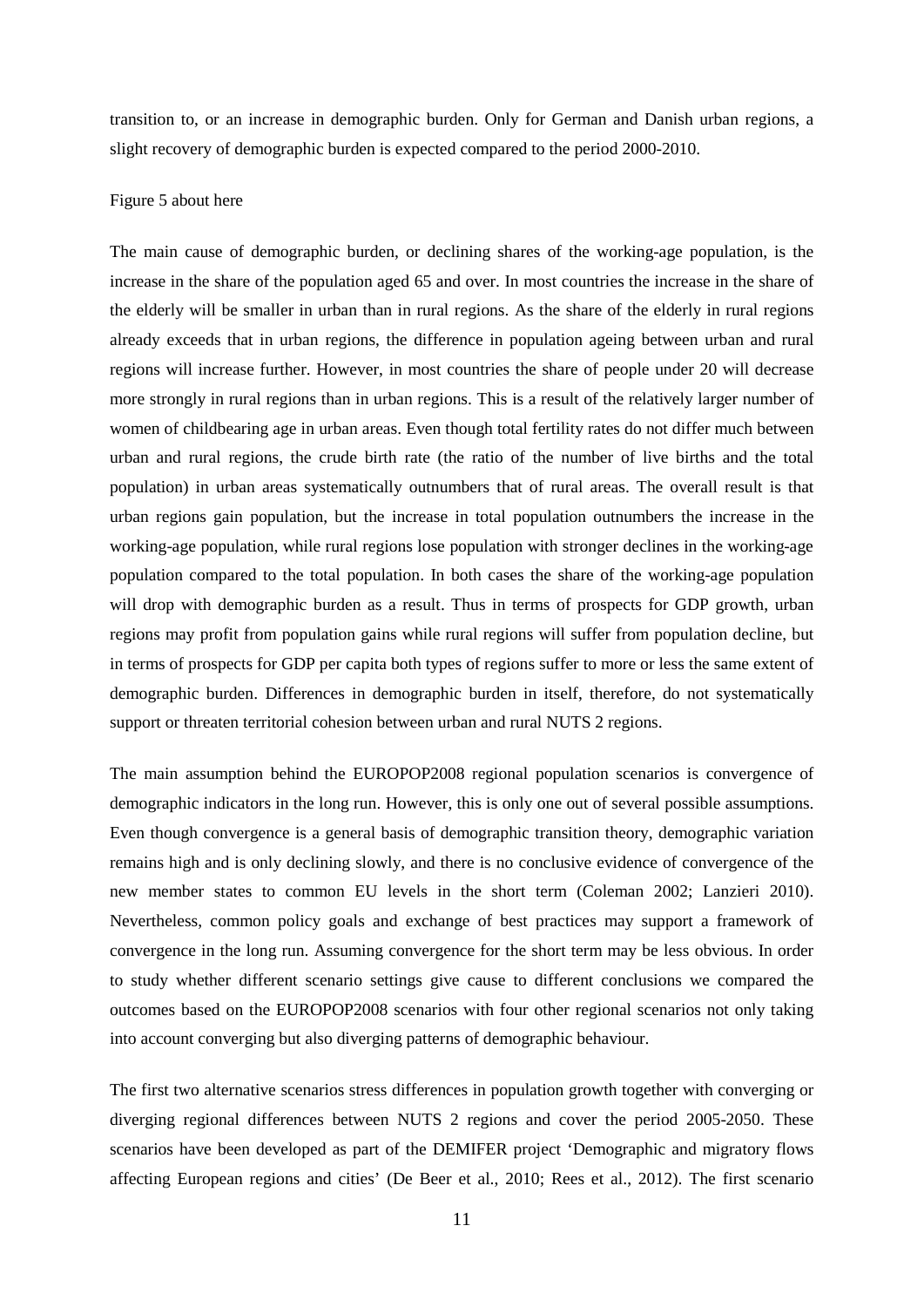stresses high population growth due to decreases in mortality, increases in fertility and large increases in migration, together with divergence of regional patterns. This so-called 'High population growth and divergence scenario' projects an overall population increase for the EU until 2050 of 20 per cent, with a more or less stable working-age population. The second scenario assumes the opposite: relatively small decreases in mortality, constant fertility patterns and declining migration levels, together with declining inequalities. This 'Low population growth and convergence scenario' projects a more or less stable EU population and a 17 per cent declining working-age population<sup>[5](#page-11-0)</sup>. The other two scenarios project short-term labour market consequences of different demographic developments referring to the period 2010-2030 and describe different futures in terms of ageing and urbanization. These scenarios are compiled within the context of the NEUJOBS project 'Creating and adapting jobs in Europe in the context of a socio-ecological transition' (Huisman et al., 2012). The 'Ageing scenario' produces a future with a strong decline in the working-age population together with a strong increase in total dependency, while the 'Urbanization scenario' describes a future with more moderate changes in terms of ageing and assumes more migrants to move to urban regions, either from abroad or from rural areas<sup>[6](#page-11-1)</sup>.

A comparison of the results of the five different scenarios shows highly similar prospects: population loss in rural areas mainly due to losses in the working-age population and stable or population gains in urban areas with larger gains in total population compared to the working-age population. As could be expected, only the ageing scenario showed losses in the working-age population in urban regions. In all scenarios both urban and rural regions will have to face demographic burden and differences in demographic burden across different types of regions are only minor (Table 3). Given that different scenarios with different base years, story lines and underlying assumptions all point into the same direction, we may conclude that not only rural, but also urban NUTS 2 regions will have to face demographic burden in the coming future.

Table 3 about here

<span id="page-11-0"></span> $<sup>5</sup>$  The DEMIFER scenarios examine different futures based on alternative assumptions on economic and</sup> environmental developments and the implementation and effectiveness of regional cohesion policies. The 'High population growth and divergence scenario' corresponds to the 'Expanding Market Europe' (EME) scenario and the 'Low population growth and convergence scenario' to the 'Limited Social Europe' (LSE) scenario.

<span id="page-11-1"></span> $\delta$  The 'Ageing scenario' corresponds to the NEUJOBS demographic tough scenario and the 'Urbanization' scenario' to the NEUJOBS demographic friendly scenario as presented during the NEUJOBS Peer Review and Validation Conference in Bratislava, 26-29 September 2012.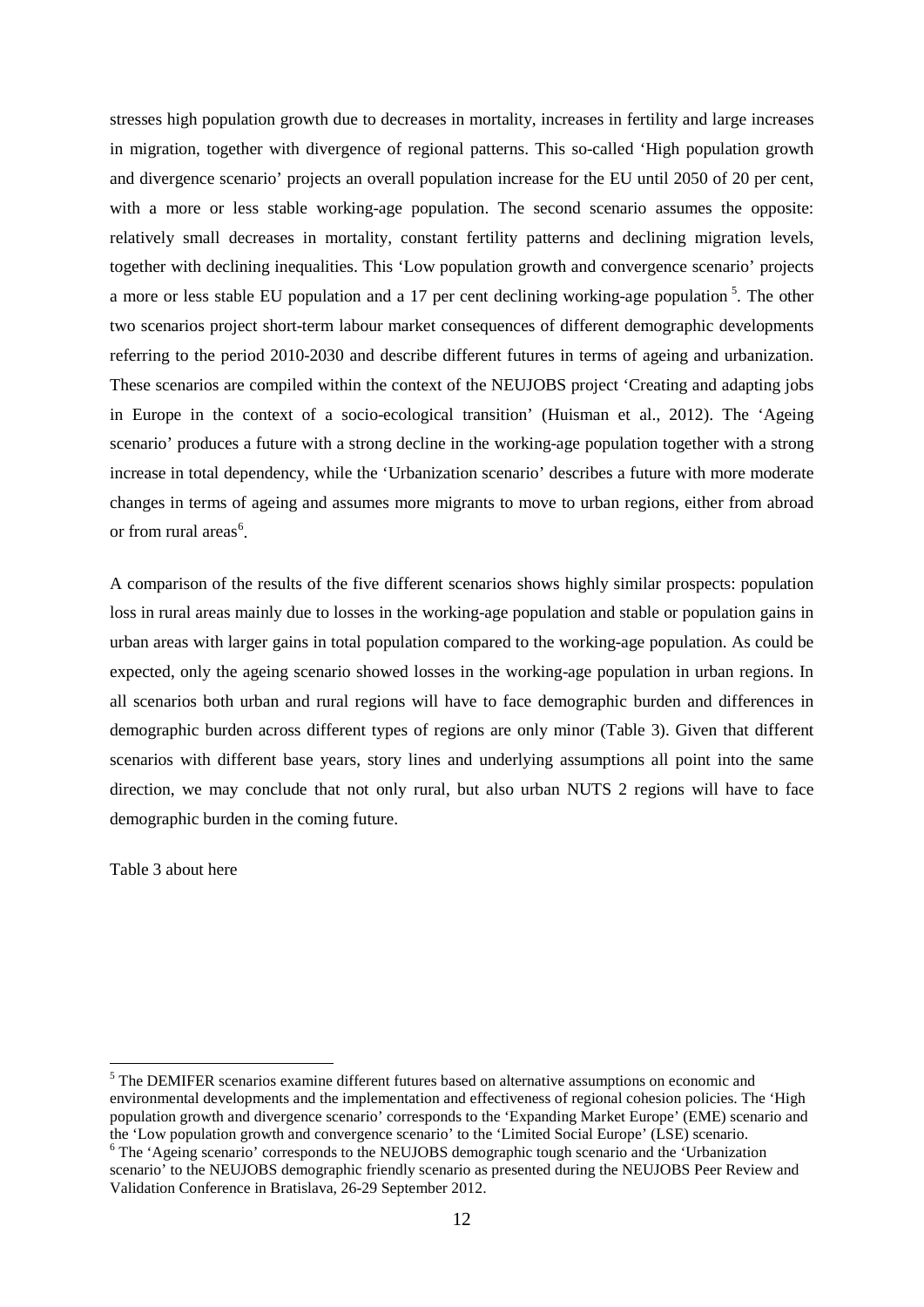## **DISCUSSION AND CONCLUSION**

This paper discusses recent and future developments in the contribution of labour input to economic growth in the European Union. While in the past decade growth in GDP as a result of changes in labour input mainly came from demographic change, in the years to come all EU27 countries will see the share of the working-age population in the total population decrease, resulting in the transition from demographic dividend to demographic burden. Although in the majority of the countries the total population will continue to grow, only for a limited number of countries the expected population growth will be sufficient to compensate the negative effect of demographic burden. In most countries, raising the employment rates to the national targets of the Europe 2020 strategy can compensate this negative impact of demography, given that the number of hours worked per employee will not decline. Differences in targets, however, are huge and in some countries targets may be unrealistically high.

At the regional level, urban regions are expected to see their total and working-age populations grow until 2020, while rural regions will suffer from population decline. The share of the working-age population, on the other hand, is expected to decline to more or less the same extent in urban as in rural regions and thus differences in demographic burden do not seem to systematically support or threaten territorial cohesion between urban and rural NUTS 2 regions. Even in urban regions, therefore, the impact of demographic burden on economic growth in terms of GDP per capita, cannot easily be mitigated by migration.

The different components of GDP as given by identity (1), i.e. total population, the share of the working age population, the employment rate, the number of working hours per employee and productivity, are not necessarily independent of each other. Rising employment rates, for instance, may result in changes in the composition of the work force by age or skills, which may affect productivity (Feyrer, 2007; Prskawetz et al., 2007; The Economist, 2013). Most low employment countries in the EU tend to have a relatively low share of low-productive workers in their work force (OECD, 2009). If rising employment rates means relatively more low-productive workers entering the labour force, this will reduce productivity. Also increasing the retirement age may have a negative effect on productivity if older workers are less productive. Furthermore, rising employment rates may be related to decreasing numbers of hours worked per employee, while increasing working hours may go together with decreasing productivity.

As the impact of demographic burden will negatively affect economic growth and raising the employment rates can restore growth opportunities only to a limited extent, productivity growth will become ever more important. In the course of the 2020s, productivity growth is expected to become even the sole source for economic growth (European Union, 2012). Whether increasing productivity growth is according to expectations, however, is open to question. Van Ark et al. (2013) showed that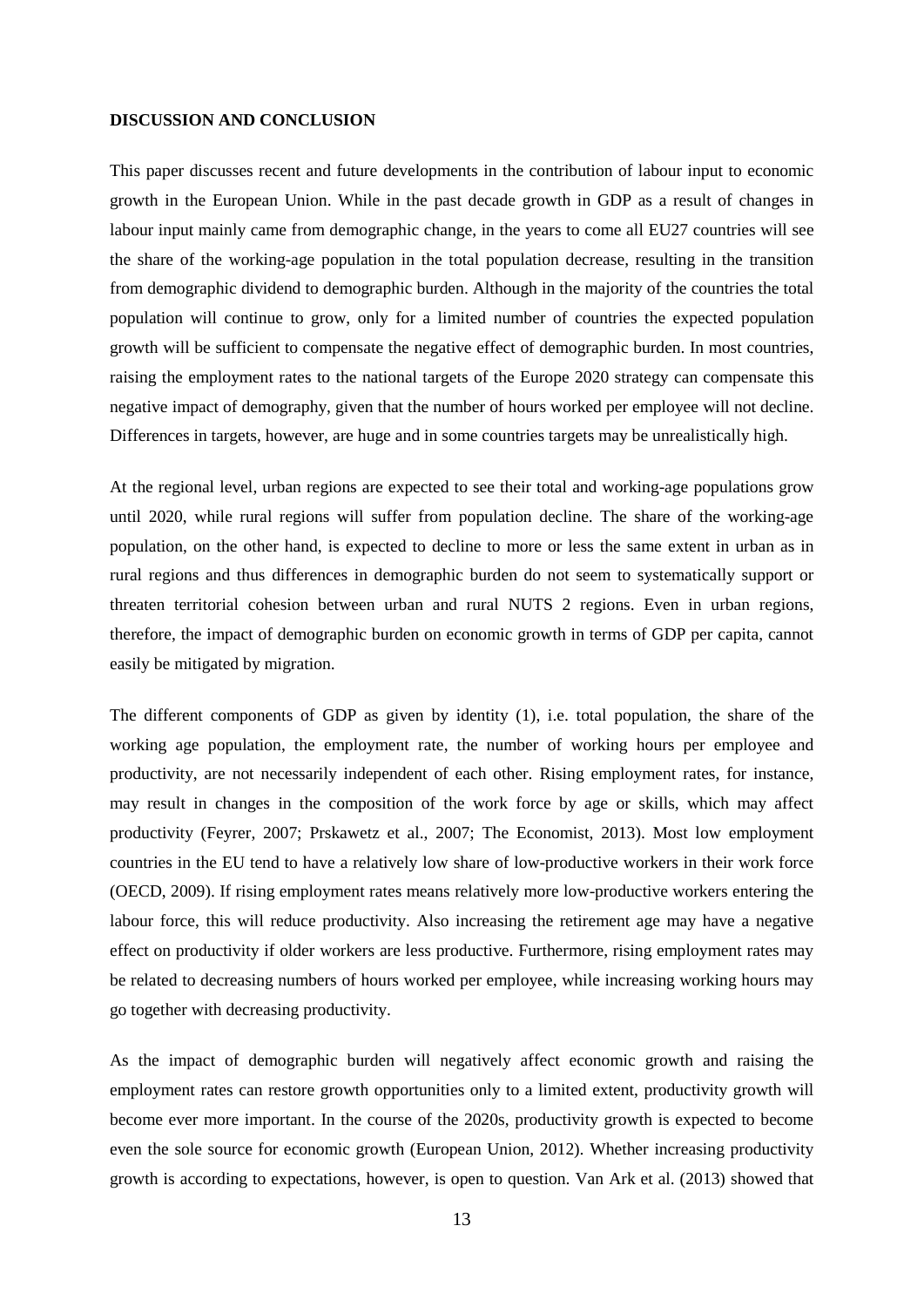across European countries, after a severe drop in productivity in 2008/09 and a rapid recovery in 2010, productivity slowed down again significantly in 2011 and 2012. For the period up to 2025 they project a decelerating productivity growth relative to the past decade.

Productivity potential may vary between urban and rural regions as economic sectors differ across regions and productivity varies by sector. In the past decades, the sectors agriculture, manufacturing, retail trade and transport experienced much more productivity gains than the sectors education, health, social work and personal services (O'Mahony et al., 2010). In general, non-market labour-intensive sectors that rely heavily on human interaction, show weak productivity growth. Therefore, the *impact* of demographic burden may be different for urban and rural regions, even though demographic burden itself seems not to differ too much between the two types of regions. Gáková and Dijkstra (2010) examined whether regions with a declining population are more likely to face economic decline. They showed that in the period 2000-2007 in less developed EU member states, economic growth favoured urban NUTS 3 regions, but as countries develop, and links between urban and rural regions improve, economic growth is likely to become higher in rural regions. They mention the spread of agglomeration advantages as an important reason for this more balanced growth.

Finally, different views exist on the consequences of a declining working-age population. Some people fear a shortage of labour, threatening prosperity, while others hope for the end of unemployment. Most likely, the future will be somewhere in between. In the long term labour demand may adapt to labour supply, partly by reducing unemployment (but not remove it totally) and partly by improving productivity (De Beer, 2008). In the short term, however, a transitional period may be needed to reach a new balance. Given the large variation between countries, not only in terms of demographic burden, population growth, and labour market participation, but also in terms of productivity potential, this requires tailor-made country-specific solutions.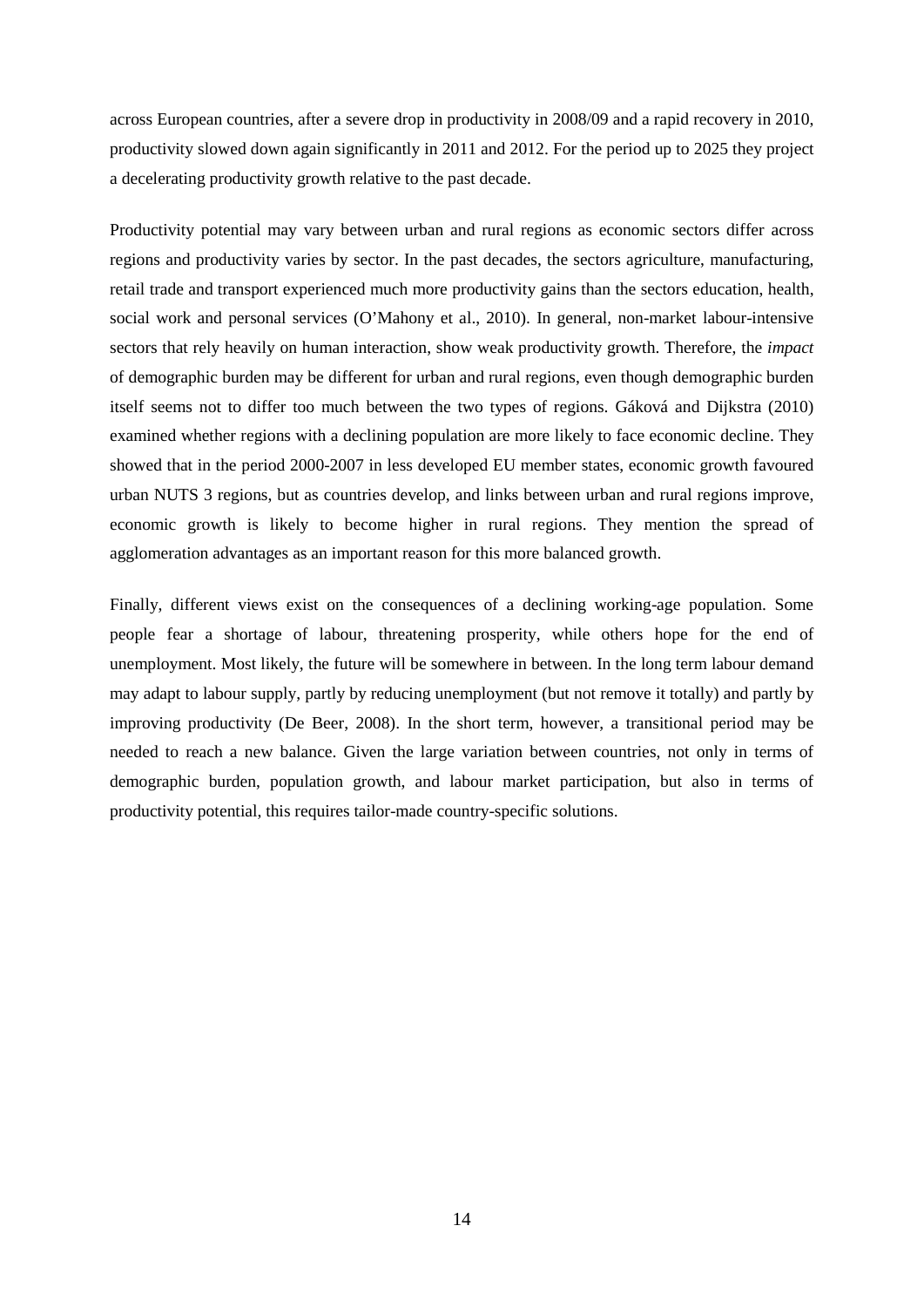### **REFERENCES**

- Ammons, D. and J. Morgan (2011) State-of-the-Art Measures in Economic Development. ICMA Publications, 93:5
- Blanchet, D. (1991) On Interpreting Observed Relationships Between Population Growth and Economic Growth : A Graphical Exposition. Population and Development Review 17, no. 1:105- 114. Retrieved fro[m http://www.jstor.org/stable/1972354](http://www.jstor.org/stable/1972354)
- Bloom, D.E., D. Canning, and J. Sevilla (2003) The demographic dividend, a new perspective on the economic consequences of population change. Population matters, a RAND Program of Policy Relevant Research Communication
- Bucci, A. (2008) Population growth in a model of economic growth with human capital accumulation and horizontal R&D. Journal of Macroeconomics 30: 1124-1147.<br>doi:10.1016/i.imacro.2007.07.011 Retrieved from doi:10.1016/j.jmacro.2007.07.011 <http://linkinghub.elsevier.com/retrieve/pii/S0164070407001048>
- CEC (2007) Strategic report on the renewed Lisbon strategy for growth and jobs: launching the new cycle (2008-2010) – keeping up the pace of change. COM 2007 803 final. Brussels: Commission of the European Communities
- CEC (2008a) Regions 2020 An Assessment of Future Challenges for EU Regions. Brussels: Commission of the European Communities.
- CEC (2008b) Green Paper on Territorial Cohesion Turning territorial diversity into strength. Brussels: Commission of the European Communities
- Coleman, D.A. (2002) Populations of the industrial world a convergent demographic community? International Journal of Population Geography, 8: 319-344
- De Beer, P. (2008) Krimpende arbeidsmarkt: nieuw perspectief, oude problemen ('Declining labour market: new perspective, old problems'). B en M Tijdschrift voor Beleid, Politiek en Maatschappij, 2008: 35(4), pp 278-288
- De Beer, J., Van der Erf, R., and Huisman, C. (2012) The growth of the working-age population: differences between rural and urban regions across Europe. NEUJOBS Working Paper D 8.1.
- De Beer, J., Van der Gaag, N., Van der Erf, R., Bauer, R., Fassmann, H., Kupiszewska, D., Kupiszewski, M., Rees, P., Boden, P., Dennett, A., Jasińska, M., Stillwell, J., Wohland, P., De Jong, A., Ter Veer, A. Roto, J., Van Well, L., Heins, F., Bonifazi, C., & Gesano, G. (2010) Final Report DEMIFER Demographic and migratory flows affecting European regions and cities. The ESPON 2013 Programme, Applied Research Project 2013/1/3
- Denton, F. and B.G. Spencer (1997) Population, labour force, and long-term economic growth. IESOP Research Paper No. 25
- Easterlin, R. A. (1967) Effects of Population Growth on the Economic Development of 18 Developing Countries. Annals of the American Academy of Political and Social Science 369:98-108. Retrieved from<http://www.jstor.org/stable/1038476>
- Economist (2013) Age shall weary them, the productive challenge of the rich world's economy. The Economist, 11 May 2013
- European Commission (2011) Territorial Agenda of the European Union 2020 Towards an Inclusive, Smart and Sustainable Europe of Diverse Regions agreed at the Informal Ministerial Meeting of Ministers responsible for Spatial Planning and Territorial Development on 19th May 2011 Gödöllő, Hungary
- European Union (2012) The 2012 Ageing Report, Economic and Budgetary projections for the 27 EU Member States (2010-2060). European Economy Series 2/2012
- Eurostat (2010) A revised urban-rural typology. Eurostat Regional Yearbook 2010. Luxembourg: Publications Office of the European Union. http://epp.eurostat.ec.europa.eu/cache/ITY\_ [OFFPUB/KS-HA-10-001-15/EN/KS-HA-10-001-15-EN.PDF](http://epp.eurostat.ec.europa.eu/cache/ITY_%20OFFPUB/KS-HA-10-001-15/EN/KS-HA-10-001-15-EN.PDF)
- Feyrer, J. (2007) Demographics and Productivity. The Review of Economics and Statistics, 89:100- 109
- Gáková, Z. and L. Dijkstra (2010) Does population decline lead to economic decline in EU rural regions? Paper presented at the European Population Conference 2010, 1-4 Sept. Vienna, Austria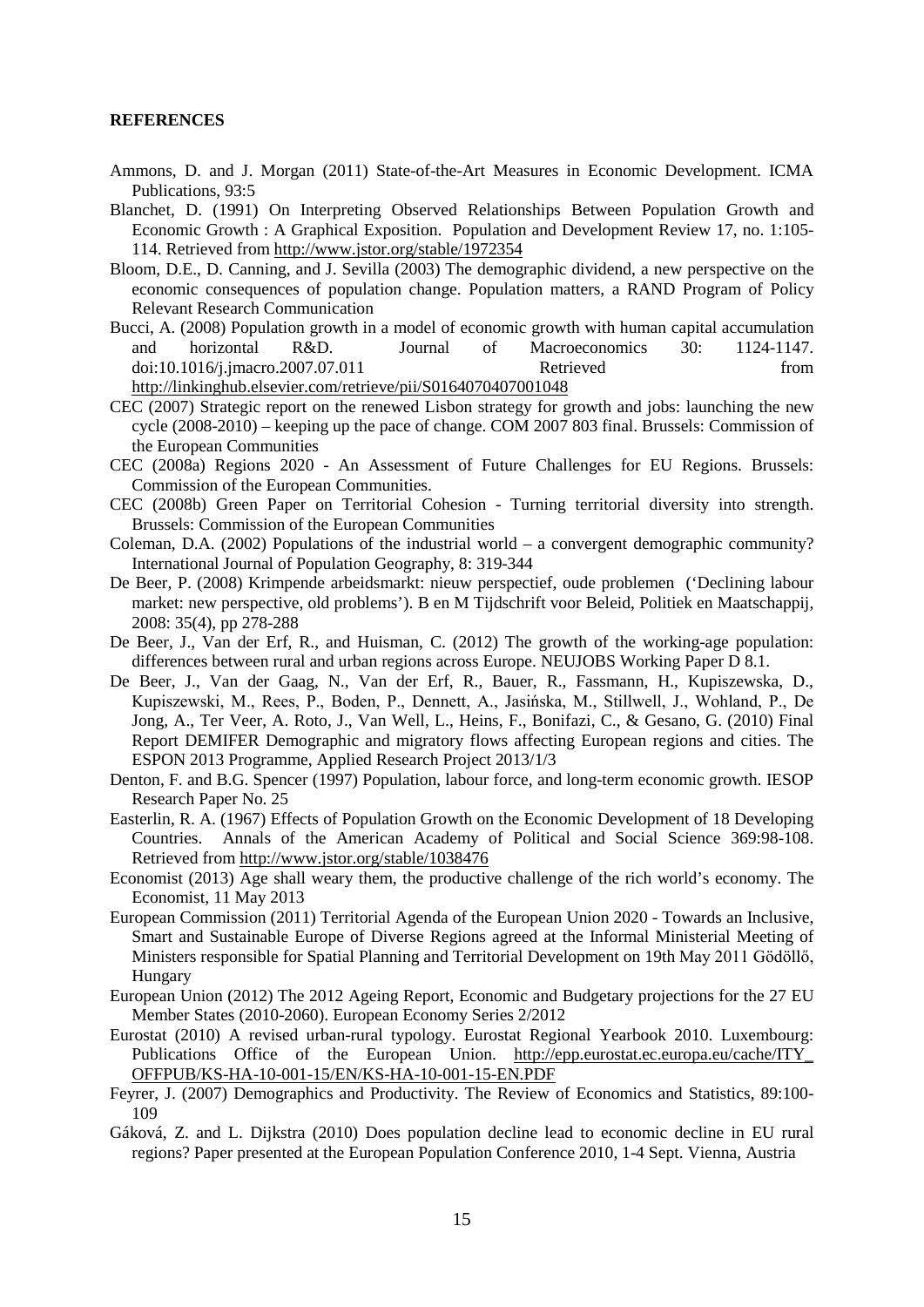- Giannakouris, K. (2010) Regional population projections EUROPOP2008: Most EU regions face older population profile in 2030. Statistics in Focus, 1/2010. Luxembourg: Publications Office of the European Union
- Headey, D.D. and A. Hodge (2009) The Effect of Population Growth on Economic Growth: A Meta-Regression Analysis of the Macroeconomic Literature. Population and Development Review 35 (2), 221-248
- Huisman, C., J. de Beer, R. van der Erf, N. van der Gaag, D. Kupiszewska (2012) Demographic scenarios 2010-2030. Paper presented at the NEUJOBS Peer Review and Validation Conference, 26-29 September 2012, Bratislava
- Lanzieri, G. (2009). EUROPOP2008: A set of population projections for the European Union. Paper presented at the XXVI IUSSP International Population Conference, Marrakech, 27 Sept – 2 Oct 2009.
- Lanzieri, G. (2010) Is there a fertility convergence across the Member States of the European Union? Joint Eurostat/UNECE Work Session on Demographic Projections (28-30 April 2010, Lisbon, Portugal)
- Lanzieri, G. (2011) The greying of the baby boomers, a century-long view of ageing in European populations Statistics in Focus, 23/2011. Luxembourg: Publications Office of the European Union.
- Lequiller, F. (2004) Is GDP a satisfactory measure of growth? OECD Observer, No 246-247, December 2004-January 2005
- OECD (2009) Going for Growth 2009. OECD Economic Policy Reforms. <http://www.oecd.org/eco/growth/goingforgrowth.htm>
- OECD (2010) OECD Regional typology. OECD Directorate for Public Governance and Territorial Development. http://www.oecd.org/dataoecd/35/62/42392595.pdf
- O'Mahony, M., A. Rincón-Aznar, and C. Robinson (2010) Productivity growth in Europe and the US: a sectoral study. Review of Economics and Institutions, 1 (1), Article 5. Doi:10.5202/rei.v1 I 1.5 Retrieved fro[m http://www.rei.unipg.it/rei/article/view/5](http://www.rei.unipg.it/rei/article/view/5)
- Prskawetz, A., T. Fent, W. Barthel, J. Crespo-Cuaresma, T. Lindh, B. Malmberg, M. Halvarsson (2007) The Relationship between Demographic Change and Economic Growth in the EU, Report for Tender VT/2005/035
- Rees, P., N. van der Gaag, J. de Beer and F. Heins (2012) European Regional Populations: Current Trends, Future Pathways and Policy Options. European Journal of Population - Revue Européenne de Population, 28(4), 385-416
- Van Ark, B., V. Chen and K. Jäger (2013) European Productivity Growth since 2000 and Future Prospects. International Productivity Monitor, 25, 65-83

# **ACKNOWLEDGEMENTS**

This paper has been written in the context of the NEUJOBS project 'Creating and adapting jobs in Europe in the context of a socio-ecological transition' funded by the European Commission in the context of the Seventh Framework Programme (Grant agreement no: 266833; www.neujobs.eu). We gratefully acknowledge the constructive comments of three anonymous reviewers.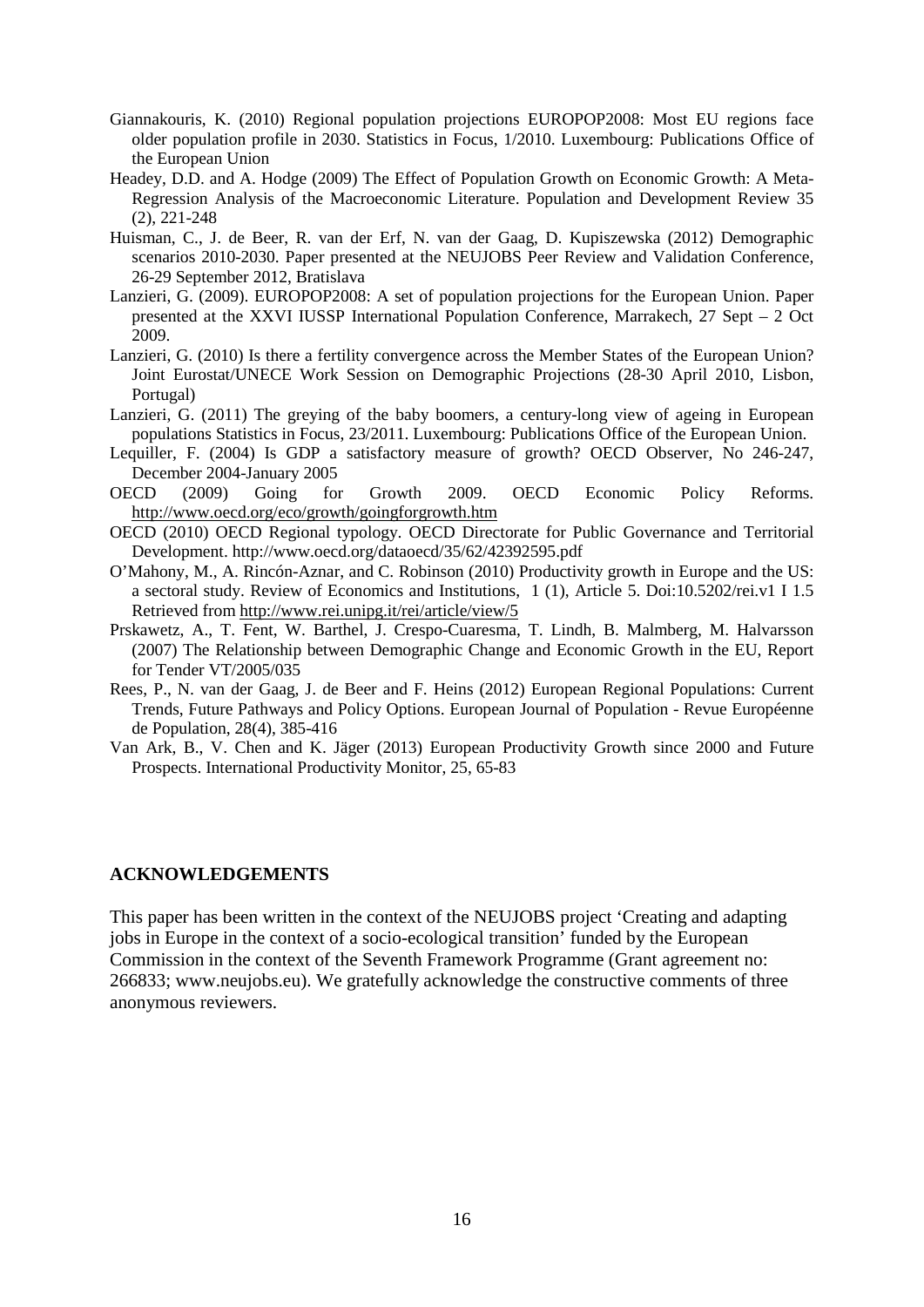

Figure 1 Annual average change in components of labour input to GDP, 2000-2010

Data: Eurostat / OECD; calculations: NIDI WAP/Pop = share of working-age population in total population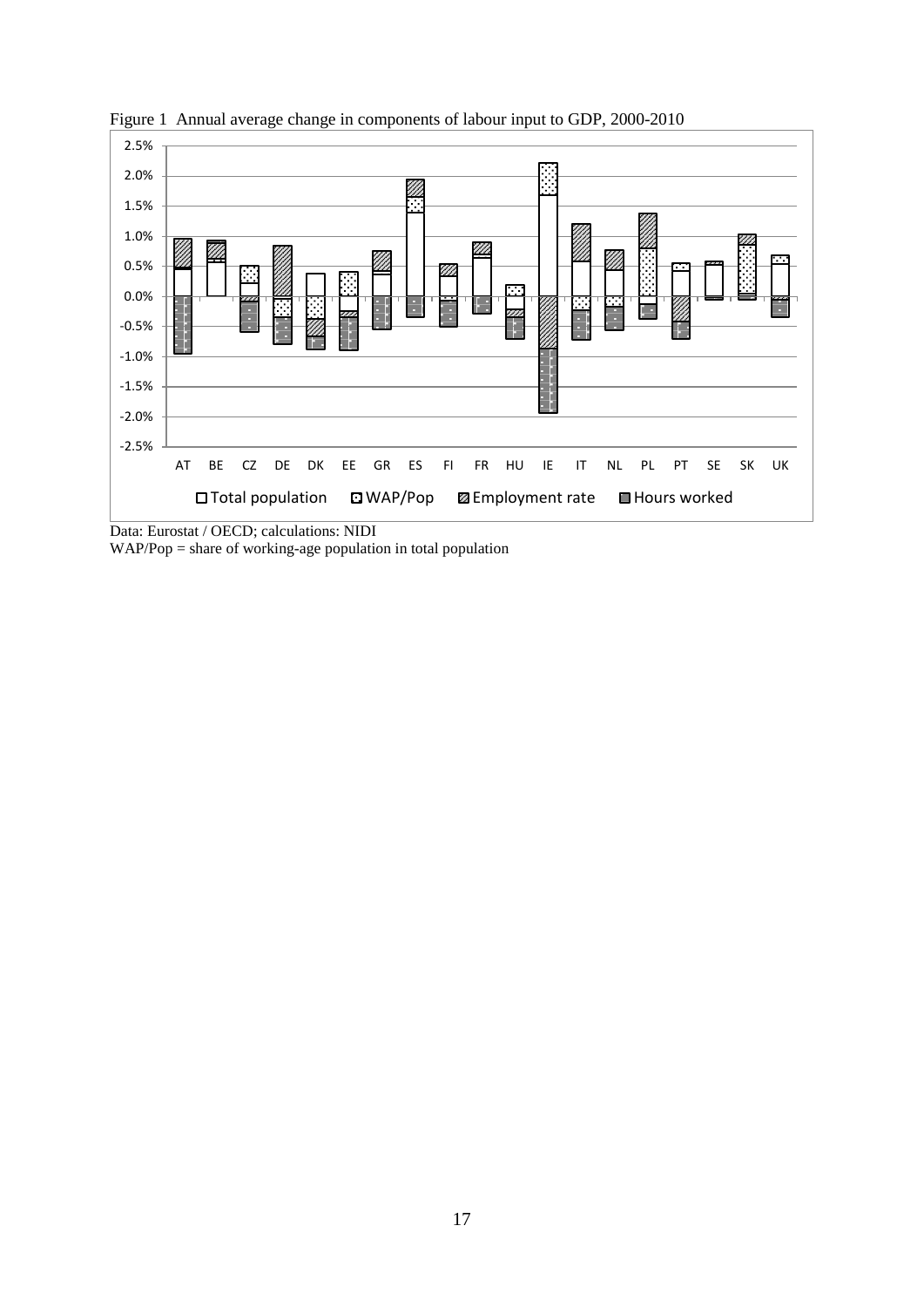Figure 2 Annual average population change



Data: Eurostat / EUROPOP2010; calculations NIDI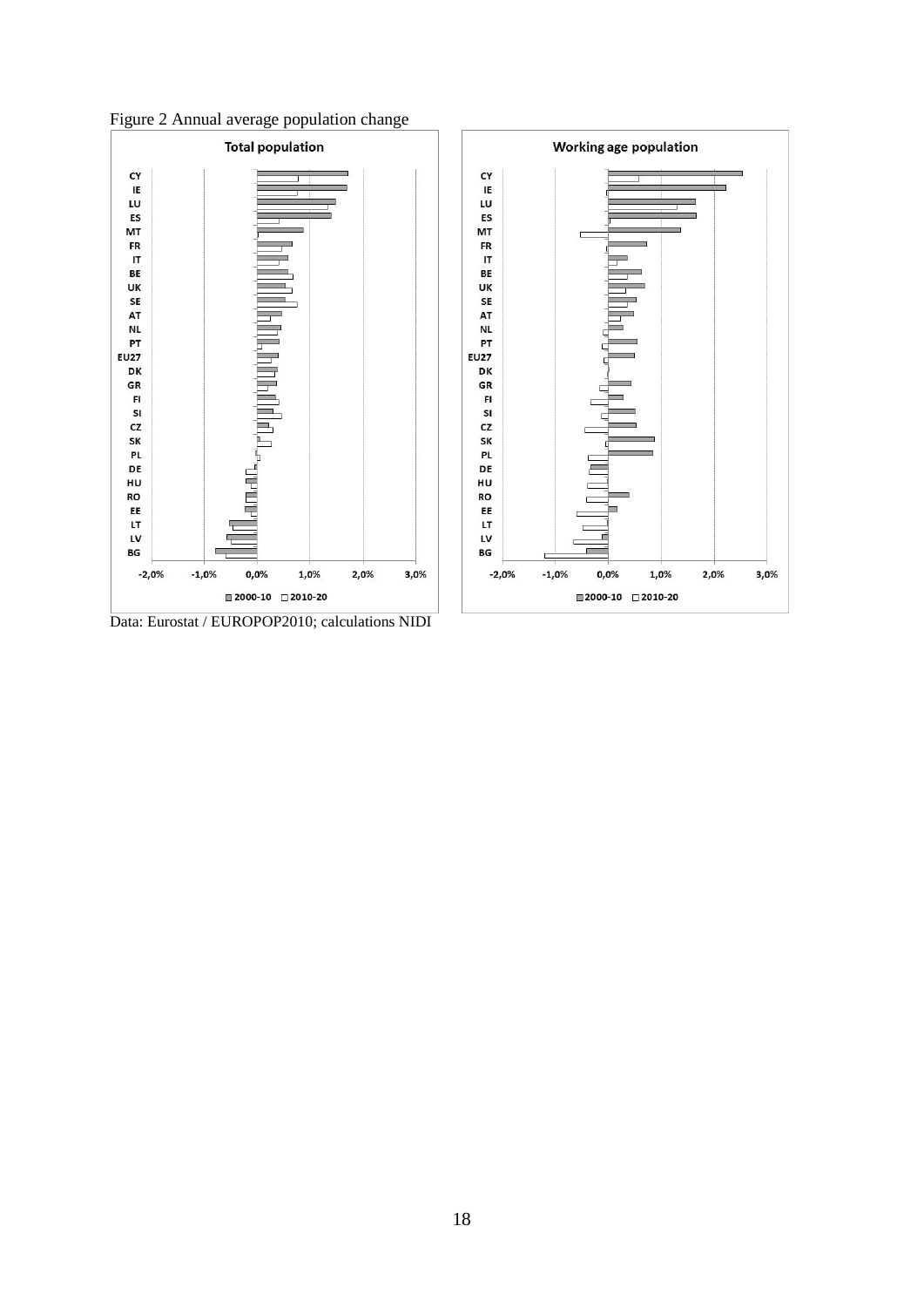

Figure 3 Annual average change in the share of the working-age population

Data: Eurostat / EUROPOP2010; calculations NIDI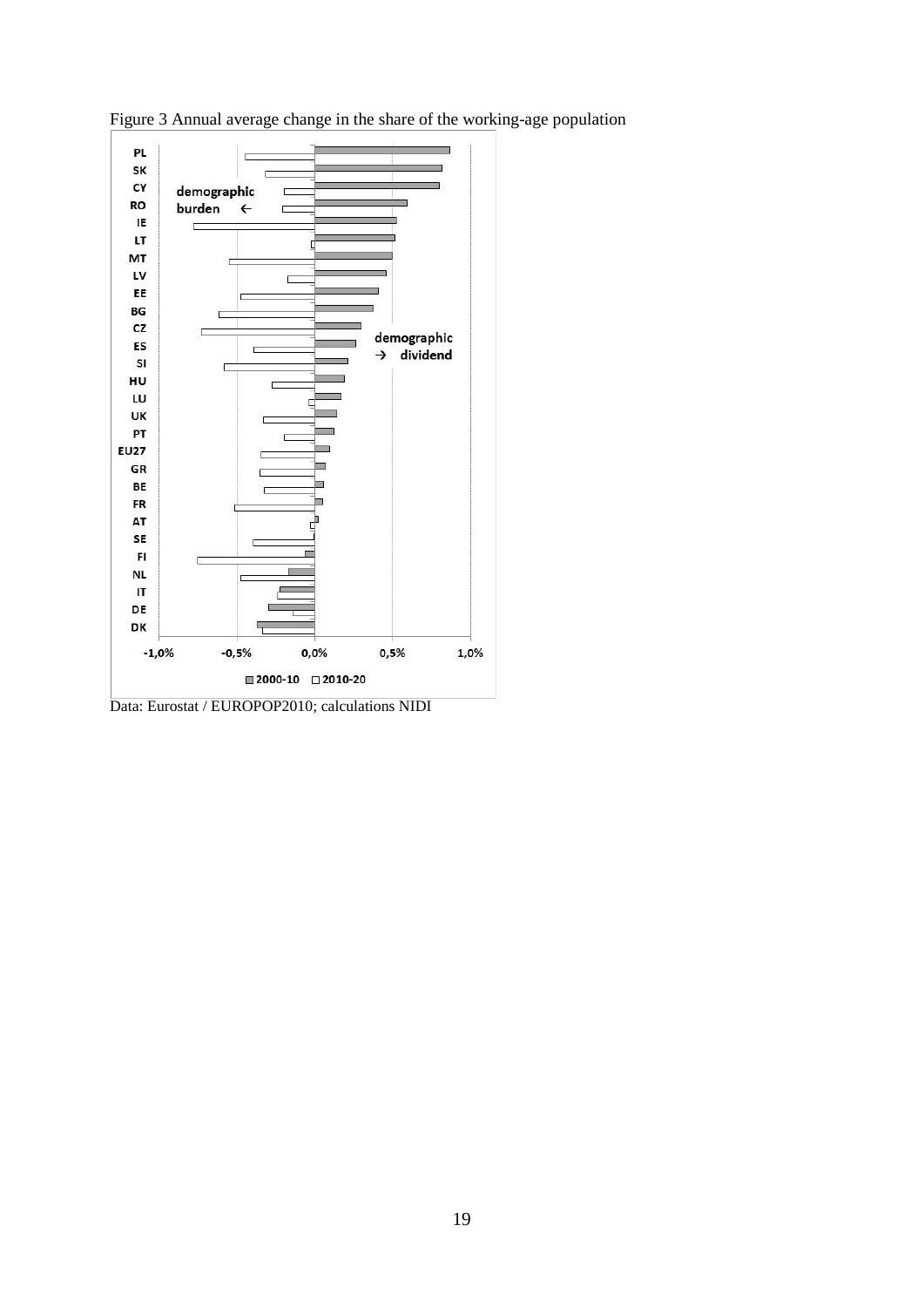

Figure 4 Annual average change in employment rates to compensate for demographic developments, 2010-2020

Data: Eurostat / EUROPOP2010; calculations NIDI

For Sweden and United Kingdom, employment targets are set by the authors to 82 and 75, respectively WAP: working-age population

This figure shows the expected annual average change in the total population (white bars) and the share of the working-age population (dotted bars), as well as the annual average change in employment rates needed to 1) compensate for changes in the size of the working-age population (i.e. change in total population x change in share working-age population; white circles), 2) compensate for demographic burden (i.e. change in share working-age population; grey circles), or 3) reach the Europe 2020 employment targets (black stripes)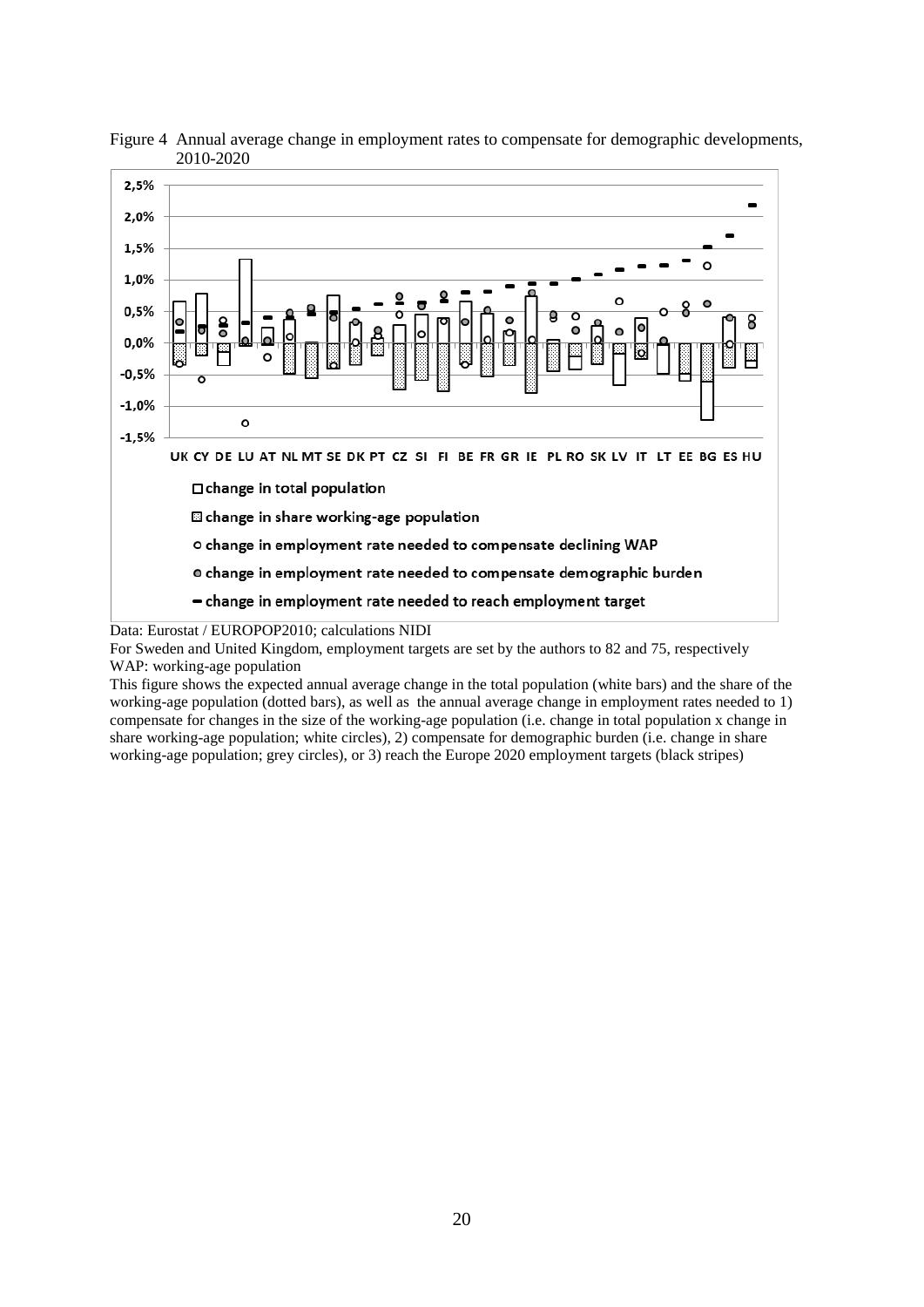

Figure 5 Annual average change in the share of the working-age population in urban and rural NUTS 2 regions

Data: Eurostat / EUROPOP2008; calculations NIDI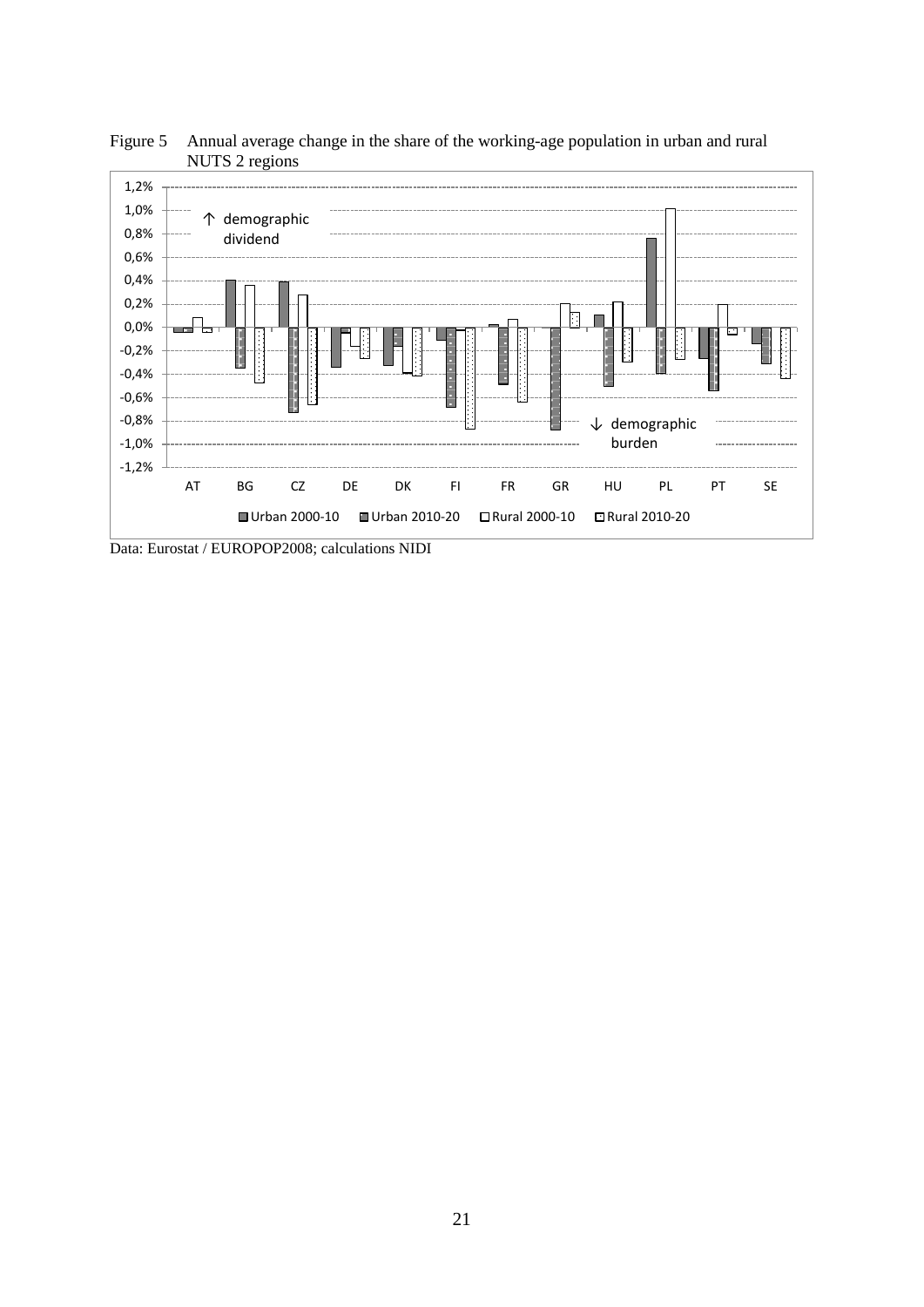| Table 1: GDP and factors contributing to GDP, 2010 |            |                                                                                                                    |                                                                                                       |         |                             |               |              |  |  |  |
|----------------------------------------------------|------------|--------------------------------------------------------------------------------------------------------------------|-------------------------------------------------------------------------------------------------------|---------|-----------------------------|---------------|--------------|--|--|--|
| <b>GDP</b>                                         |            |                                                                                                                    | Demography                                                                                            |         | Labour market participation |               | Productivity |  |  |  |
| Country                                            | Millions   | Per capita                                                                                                         | Pop                                                                                                   | WAP/Pop | Workers/WAP                 | Hours/Workers | GDP/Hours    |  |  |  |
| <b>EU27</b>                                        | 12,300,014 | 24,545                                                                                                             | 501.1                                                                                                 | 0.61    | 0.69                        | 1,681*        | 34.7         |  |  |  |
| AT                                                 | 259,950    | 31,038                                                                                                             | 8.4                                                                                                   | 0.62    | 0.75                        | 1,674         | 40.2         |  |  |  |
| <b>BE</b>                                          | 317,457    | 29,286                                                                                                             | 10.8                                                                                                  | 0.60    | 0.68                        | 1,551         | 46.6         |  |  |  |
|                                                    |            |                                                                                                                    |                                                                                                       |         |                             |               |              |  |  |  |
|                                                    |            |                                                                                                                    |                                                                                                       |         |                             |               |              |  |  |  |
| CZ                                                 | 204,997    | 19,511                                                                                                             | 10.5                                                                                                  | 0.65    | 0.70                        | 1,811         | 23.7         |  |  |  |
| DE                                                 | 2,370,411  | 28,977                                                                                                             | 81.8                                                                                                  | 0.61    | 0.75                        | 1,407         | 45.4         |  |  |  |
| DK                                                 | 173,430    | 31,335                                                                                                             | 5.5                                                                                                   | 0.59    | 0.76                        | 1,546         | 45.1         |  |  |  |
|                                                    |            |                                                                                                                    |                                                                                                       |         |                             |               |              |  |  |  |
| GR                                                 | 239,848    | 21,216                                                                                                             | 11.3                                                                                                  | 0.62    | 0.64                        | 2,016         | 26.7         |  |  |  |
| ES                                                 | 1,120,434  | 24,363                                                                                                             | 46.0                                                                                                  | 0.63    | 0.63                        | 1,674         | 36.8         |  |  |  |
| FI.                                                | 148,779    | 27,802                                                                                                             | 5.4                                                                                                   | 0.60    | 0.73                        | 1,677         | 37.8         |  |  |  |
| <b>FR</b>                                          | 1,716,828  | 27,342                                                                                                             | 62.8                                                                                                  | 0.59    | 0.69                        | 1,480         | 45.5         |  |  |  |
| HU                                                 | 158,860    | 15,863                                                                                                             | 10.0                                                                                                  | 0.63    | 0.60                        | 1,959         | 21.4         |  |  |  |
| IE                                                 | 142,796    | 31,961                                                                                                             | 4.5                                                                                                   | 0.61    | 0.65                        | 1,542         | 52.4         |  |  |  |
| $\mathsf{I}\mathsf{T}$                             | 1,494,698  | 24,771                                                                                                             | 60.3                                                                                                  | 0.61    | 0.61                        | 1,772         | 37.6         |  |  |  |
|                                                    |            |                                                                                                                    |                                                                                                       |         |                             |               |              |  |  |  |
|                                                    |            |                                                                                                                    |                                                                                                       |         |                             |               |              |  |  |  |
|                                                    |            |                                                                                                                    |                                                                                                       |         |                             |               |              |  |  |  |
|                                                    |            |                                                                                                                    |                                                                                                       |         |                             |               |              |  |  |  |
| <b>NL</b>                                          | 531,550    | 32,069                                                                                                             | 16.6                                                                                                  | 0.61    | 0.77                        | 1,381         | 49.6         |  |  |  |
| PL                                                 | 589,247    | 15,439                                                                                                             | 38.2                                                                                                  | 0.65    | 0.65                        | 1,940         | 19.0         |  |  |  |
| PT                                                 | 209,313    | 19,677                                                                                                             | 10.6                                                                                                  | 0.62    | 0.71                        | 1,740         | 26.0         |  |  |  |
|                                                    |            |                                                                                                                    |                                                                                                       |         |                             |               |              |  |  |  |
| <b>SE</b>                                          | 283,519    | 30,353                                                                                                             | 9.3                                                                                                   | 0.58    | 0.78                        | 1,635         | 40.7         |  |  |  |
|                                                    |            |                                                                                                                    |                                                                                                       |         |                             |               |              |  |  |  |
| SK                                                 | 97,002     | 17,881                                                                                                             | 5.4                                                                                                   | 0.66    | 0.65                        | 1,807         | 23.3         |  |  |  |
| UK                                                 | 1,714,774  | 27,646                                                                                                             | 62.0                                                                                                  | 0.60    | 0.74                        | 1,652         | 38.1         |  |  |  |
| GDP:                                               |            |                                                                                                                    |                                                                                                       |         |                             |               |              |  |  |  |
|                                                    |            |                                                                                                                    | Gross domestic product at market prices in millions of purchasing power<br>standard; source: Eurostat |         |                             |               |              |  |  |  |
| GDP/cap:                                           |            |                                                                                                                    | Calculated as GDP / population                                                                        |         |                             |               |              |  |  |  |
| Pop:                                               |            |                                                                                                                    | Population at 1 of January in millions; source: Eurostat                                              |         |                             |               |              |  |  |  |
| WAP/Pop:                                           |            | Population age 20-64 divided by total population at 1 of January (share of                                         |                                                                                                       |         |                             |               |              |  |  |  |
|                                                    |            | working-age population); source: Eurostat                                                                          |                                                                                                       |         |                             |               |              |  |  |  |
| Workers/WAP:                                       |            | Annual average number of persons employed within the working-age population<br>(employment rate); source: Eurostat |                                                                                                       |         |                             |               |              |  |  |  |
| Hours/Workers:                                     |            | Total number of hours worked over the year divided by the average number of                                        |                                                                                                       |         |                             |               |              |  |  |  |
|                                                    |            | people in employment (dependent and self-employed; full-time and part-time);                                       |                                                                                                       |         |                             |               |              |  |  |  |
| $\star$                                            |            | source: OECD                                                                                                       |                                                                                                       |         |                             |               |              |  |  |  |
| GDP/Hours:                                         |            | EU27: unweighted average of countries included<br>Calculated as GDP/(Hours/Workers * Workers/WAP * WAP/Pop * Pop)  |                                                                                                       |         |                             |               |              |  |  |  |
|                                                    |            | (productivity)                                                                                                     |                                                                                                       |         |                             |               |              |  |  |  |

Data: Eurostat / OECD; calculations: NIDI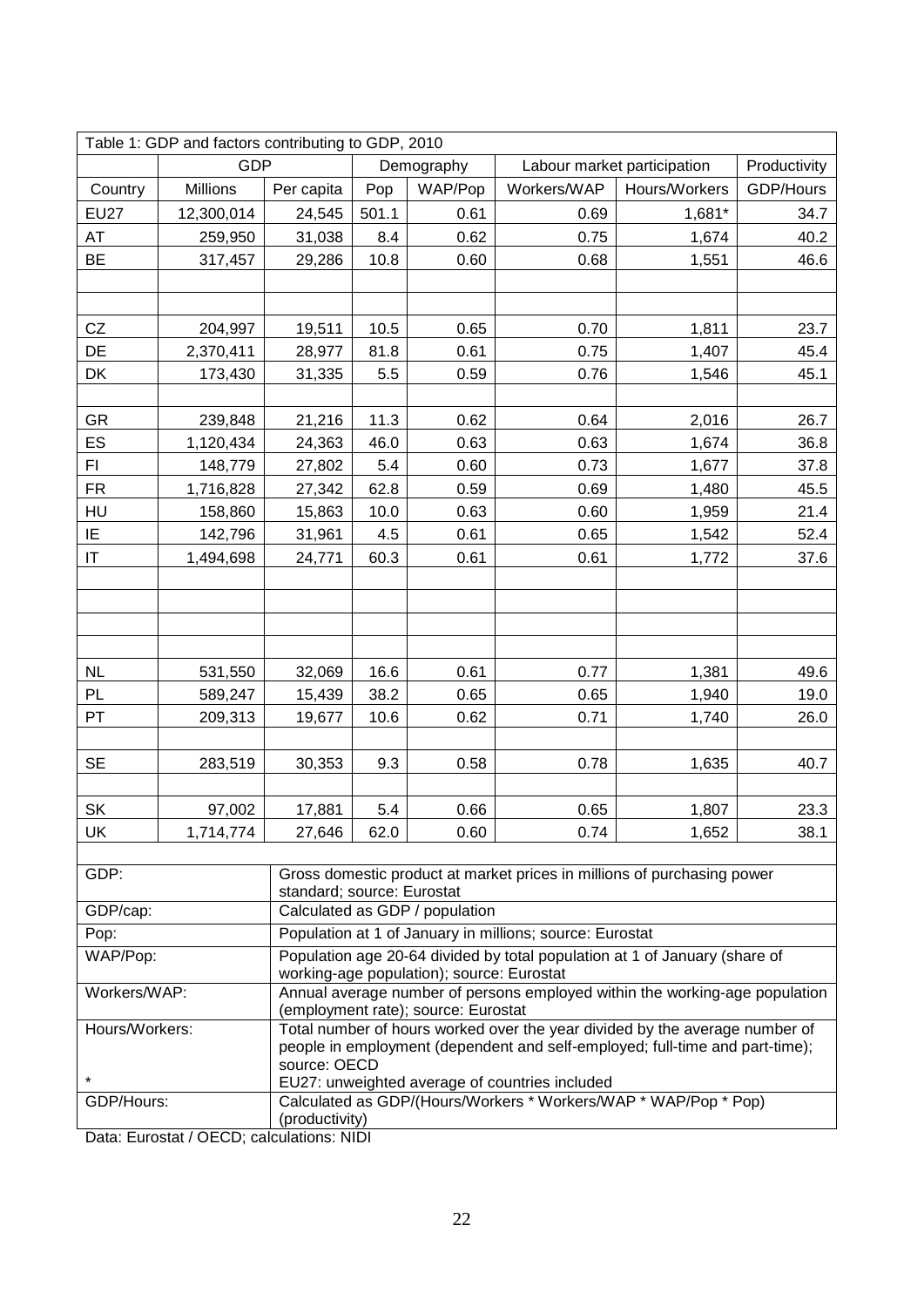| Table 2: Percentage of working-age population employed<br>(Employment rates*100) |      |      |      |      |                      |  |  |
|----------------------------------------------------------------------------------|------|------|------|------|----------------------|--|--|
| Country                                                                          | 2000 | 2008 | 2010 | 2012 | Europe2020<br>target |  |  |
| <b>EU27</b>                                                                      | 66.6 | 70.3 | 68.6 | 68.5 | 75.0                 |  |  |
| AT                                                                               | 71.4 | 75.1 | 74.9 | 75.6 | 78.0                 |  |  |
| <b>BE</b>                                                                        | 65.8 | 68.0 | 67.6 | 67.2 | 73.2                 |  |  |
| <b>BG</b>                                                                        | 55.3 | 70.7 | 65.4 | 63.0 | 76.0                 |  |  |
| CY                                                                               | 72.3 | 76.5 | 75.4 | 70.2 | 77.0                 |  |  |
| CZ                                                                               | 71.0 | 72.4 | 70.4 | 70.9 | 75.0                 |  |  |
| DE                                                                               | 68.8 | 74.0 | 74.9 | 76.7 | 77.0                 |  |  |
| DK                                                                               | 78.0 | 79.7 | 75.8 | 75.4 | 80.0                 |  |  |
| EE                                                                               | 67.4 | 77.0 | 66.7 | 72.1 | 76.0                 |  |  |
| ES                                                                               | 60.7 | 68.3 | 62.5 | 59.3 | 74.0                 |  |  |
| FI                                                                               | 71.6 | 75.8 | 73.0 | 74.0 | 78.0                 |  |  |
| <b>FR</b>                                                                        | 67.8 | 70.4 | 69.2 | 69.3 | 75.0                 |  |  |
| GR                                                                               | 61.9 | 66.5 | 64.0 | 55.3 | 70.0                 |  |  |
| HU                                                                               | 61.2 | 61.9 | 60.4 | 62.1 | 75.0                 |  |  |
| IE                                                                               | 70.4 | 72.3 | 65.0 | 63.7 | 71.0                 |  |  |
| IT                                                                               | 57.4 | 63.0 | 61.1 | 61.0 | 69.0                 |  |  |
| LT                                                                               | 65.6 | 72.0 | 64.4 | 68.7 | 72.8                 |  |  |
| LU                                                                               | 67.4 | 68.8 | 70.7 | 71.4 | 73.0                 |  |  |
| LV                                                                               | 63.5 | 75.8 | 65.0 | 68.2 | 73.0                 |  |  |
| MT                                                                               | 57.2 | 59.1 | 60.1 | 63.1 | 62.9                 |  |  |
| <b>NL</b>                                                                        | 74.3 | 78.9 | 76.8 | 77.2 | 80.0                 |  |  |
| PL                                                                               | 61.0 | 65.0 | 64.6 | 64.7 | 71.0                 |  |  |
| PT                                                                               | 73.5 | 73.1 | 70.5 | 66.5 | 75.0                 |  |  |
| <b>RO</b>                                                                        | 69.1 | 64.4 | 63.3 | 63.8 | 70.0                 |  |  |
| <b>SE</b>                                                                        | 77.7 | 80.4 | 78.7 | 79.4 | 82.0*                |  |  |
| SI                                                                               | 68.5 | 73.0 | 70.3 | 68.3 | 75.0                 |  |  |
| SK                                                                               | 63.5 | 68.8 | 64.6 | 65.1 | 72.0                 |  |  |
| UK                                                                               | 74.0 | 75.2 | 73.6 | 74.2 | $75.0*$              |  |  |

Data: Eurostat

\* For Sweden and the United Kingdom, employment targets are set by the authors to 82 and 75, respectively